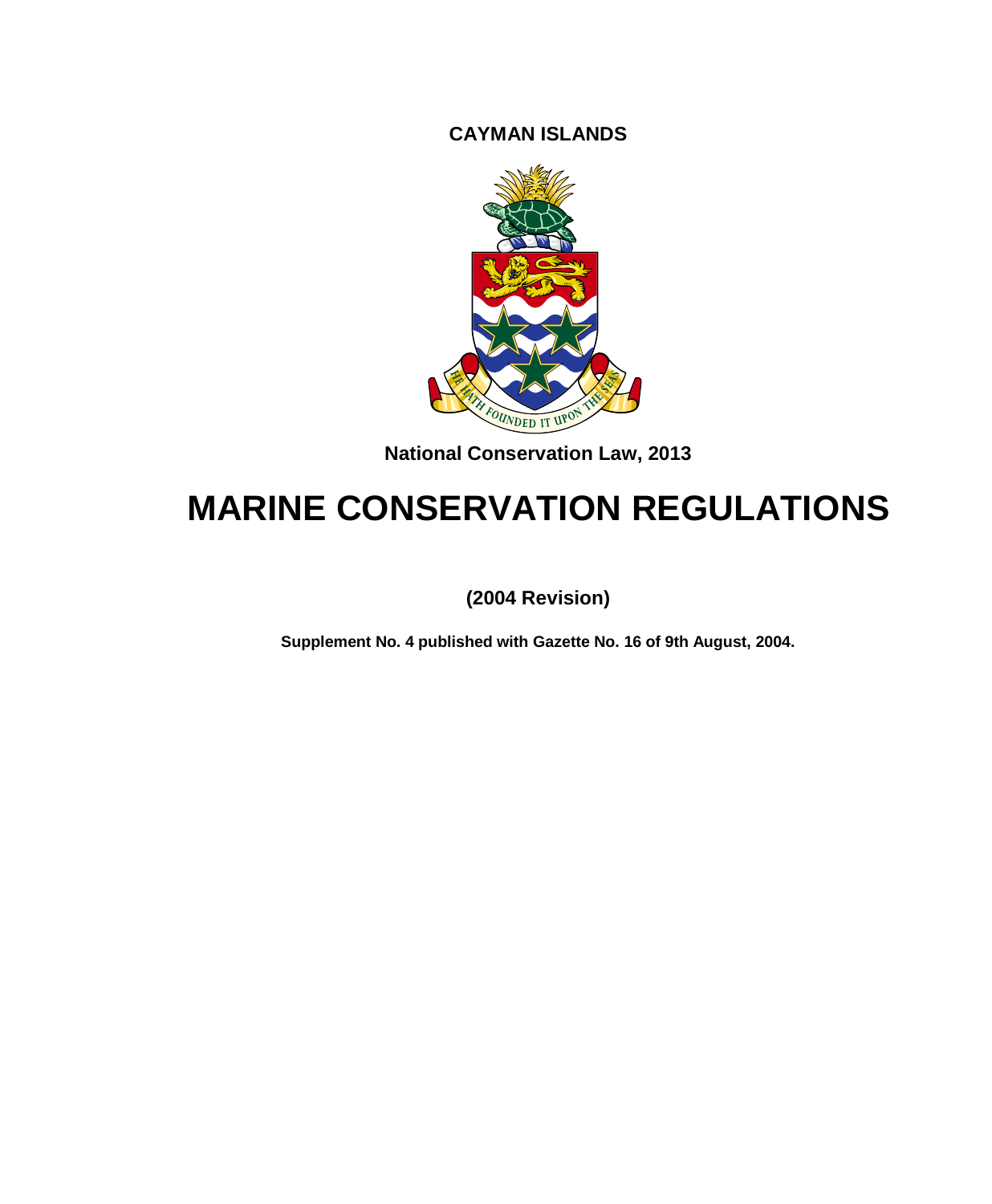# **PUBLISHING DETAILS**

Revised under the authority of the Law Revision Law (1999 Revision). The Marine Conservation Regulations, 1979 made the 23rd January, 1979. Consolidated with the — Marine Conservation (Amendment) Regulations, 1980 made the 15th April, 1980 Marine Conservation (Amendment) Regulations, 1985 made the 16th July, 1985 Marine Conservation (Amendment) Regulations, 1986 made the 4th February, 1986 Marine Conservation (Amendment) Regulations, 1988 made the 31st May, 1988 Marine Conservation (Amendment) (Spear Gun Fees) Regulations, 2001 made the 29th May, 2001 Marine Conservation (Amendment) Regulations, 2003 made the 2nd September, 2003. Consolidated and revised this 6th day of July, 2004. *Note (not forming part of the regulations): This revision replaces the 2002 Revision which should now be discarded.*

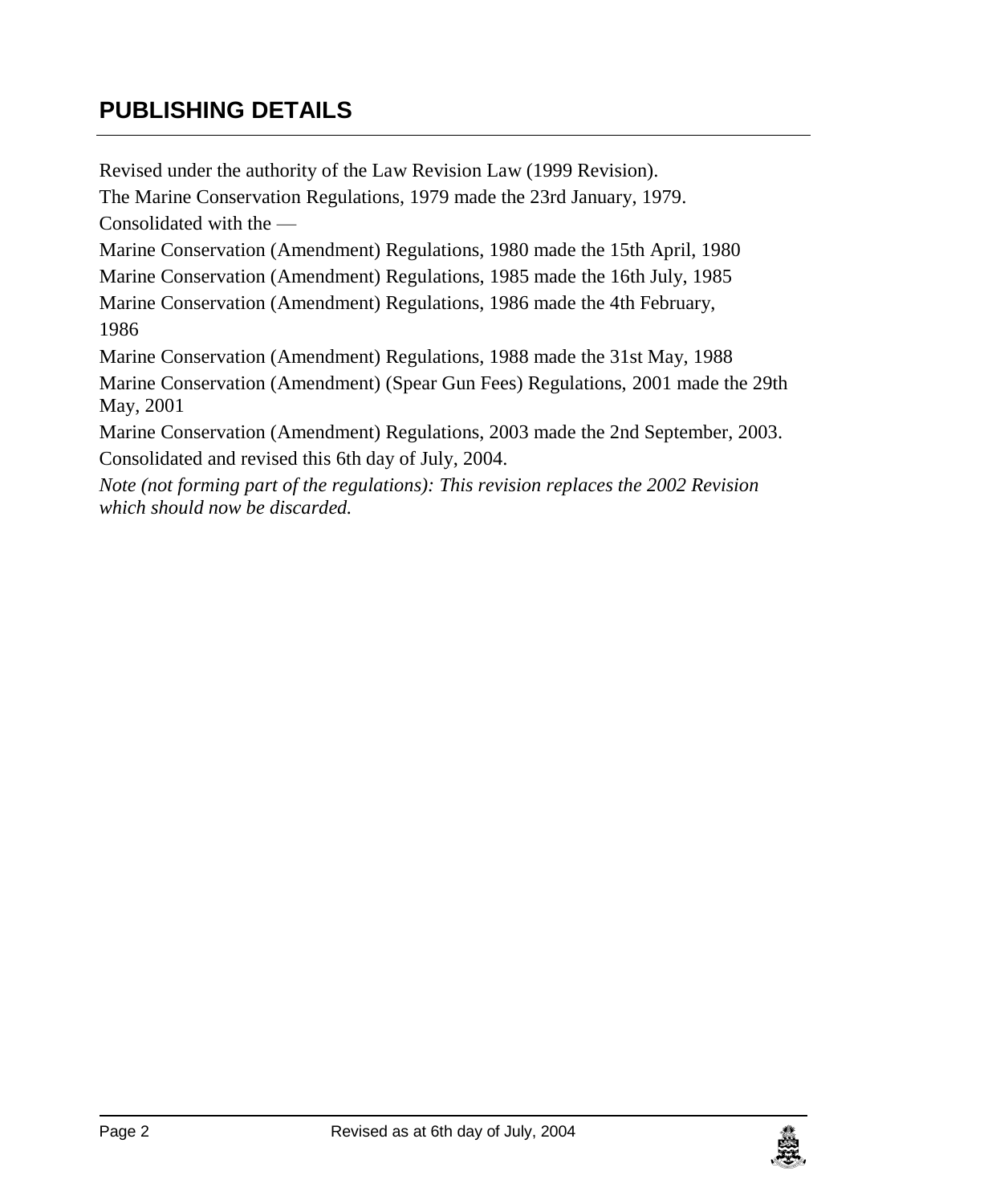### **CAYMAN ISLANDS**



**National Conservation Law, 2013**

# **MARINE CONSERVATION REGULATIONS**

**(2004 Revision)**

# **Arrangement of Regulations**

| Regulation                      | Page |
|---------------------------------|------|
| 1 <sub>1</sub>                  |      |
| 2.                              |      |
| 3.                              |      |
| 4.                              |      |
| 5.                              |      |
| 6.                              |      |
| 7 <sub>1</sub>                  |      |
| 8.                              |      |
| 9.                              |      |
| <b>FIRST SCHEDULE</b>           | 7    |
| <b>Badges and Insignia</b>      | 7    |
| <b>SECOND SCHEDULE</b>          | 8    |
| <b>Identification Card</b>      | 8    |
| <b>THIRD SCHEDULE</b>           | 9    |
| <b>Letter of Appointment</b>    | 9    |
| <b>FOURTH SCHEDULE</b>          | 10   |
| <b>FISH POT OWNER'S LICENCE</b> | 25   |
| <b>FIFTH SCHEDULE</b>           | 26   |
| Fees                            | 26   |

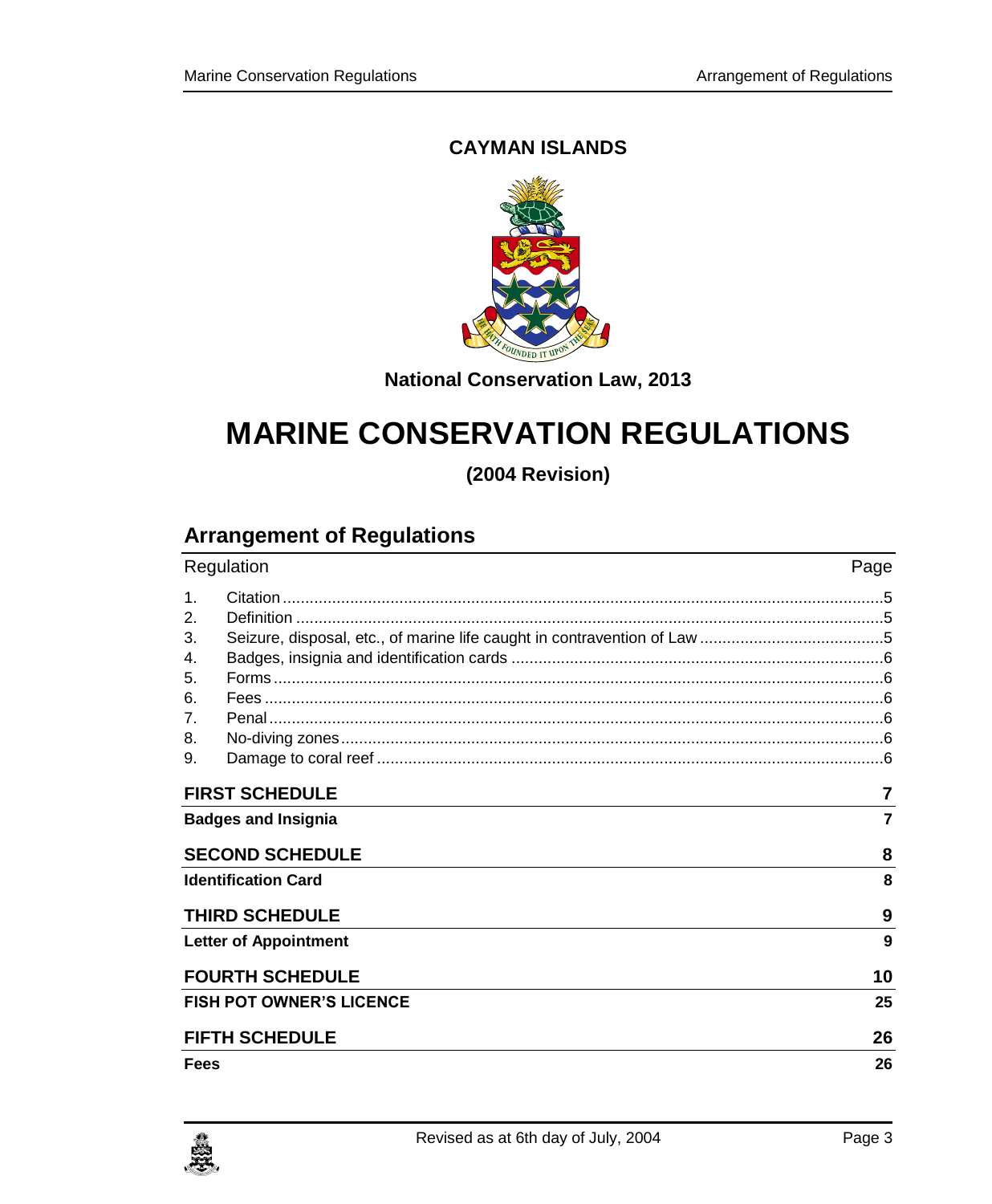| <b>SIXTH SCHEDULE</b>  |  |
|------------------------|--|
| <b>No-diving Zones</b> |  |

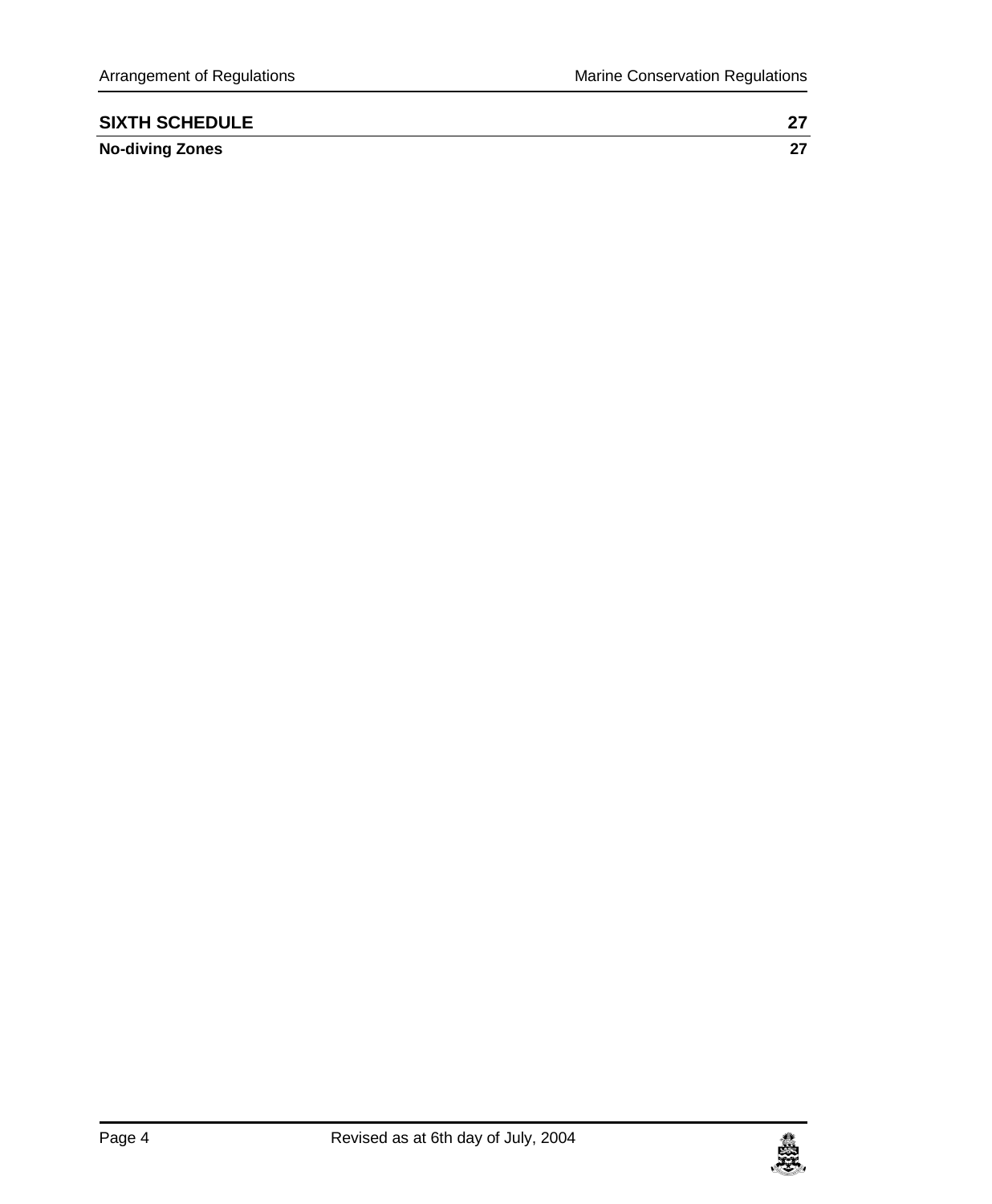### **CAYMAN ISLANDS**



**National Conservation Law, 2013**

# **MARINE CONSERVATION REGULATIONS**

**(2004 Revision)**

#### <span id="page-4-0"></span>**1. Citation**

**1**. These regulations may be cited as the Marine Conservation Regulations (*2004 Revision*).

### <span id="page-4-1"></span>**2. Definition**

**2**. In these regulations -

"**Law**" means the *Marine Conservation Law* (*2003 Revision*) and its subordinate legislation;

#### <span id="page-4-2"></span>**3. Seizure, disposal, etc., of marine life caught in contravention of Law**

- **3**. A Fisheries Officer, in any place in which under section 5(4) he may lawfully search any person, may seize any marine life which he has reason to believe has been caught in the commission of an offence or which is possessed in contravention of the Law, and he may, in his discretion —
	- (a) return such marine life to its natural habitat;
	- (b) retain it for production in evidence; or
	- (c) dispose of it in any manner he deems expedient:

Provided that, if such disposal is effected by way of sale, the net proceeds thereof shall be paid into the revenues of the Islands.

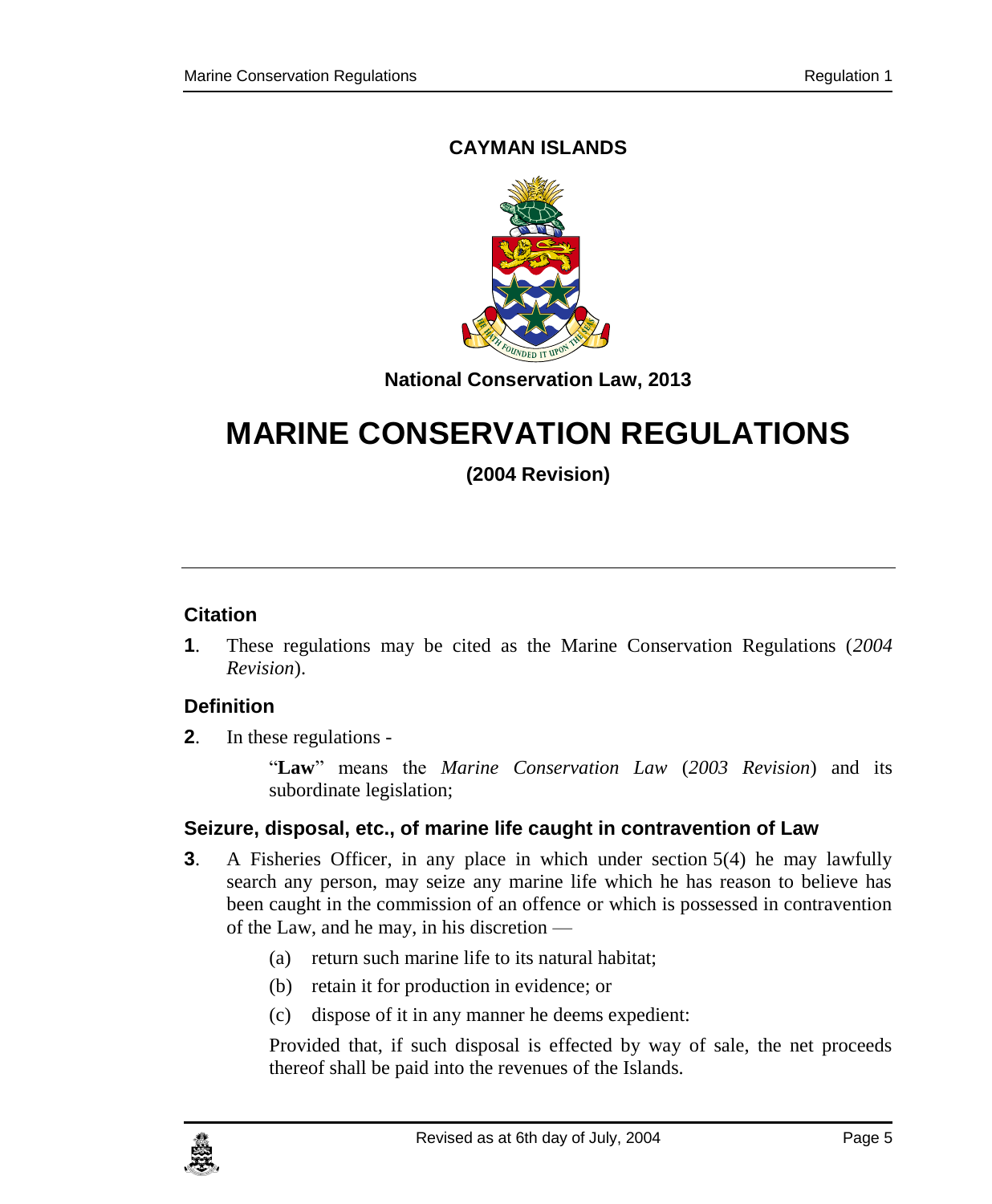#### <span id="page-5-0"></span>**4. Badges, insignia and identification cards**

- **4**. (1) The badges and insignia prescribed in the First Schedule shall be worn and displayed by Fisheries Officers whenever they are performing their duties as such.
	- (2) The Board shall issue to each Fisheries Officer an identification card in the form set out in the Second Schedule, which card shall remain the property of the Board. Each Fisheries Officer shall carry his identification card with him whenever performing his duties as such and shall, on reasonable demand being made by any person, produce such card for the inspection of that person.

#### <span id="page-5-1"></span>**5. Forms**

**5**. Letters of appointment of Fisheries Officers and the forms to be used in the application for and granting of licences and authorisation under the Law are prescribed in the Third and Fourth Schedules respectively.

#### <span id="page-5-2"></span>**6. Fees**

**6**. Fees to be charged in connection with licences and authorisation under the Law are prescribed in the Fifth Schedule.

#### <span id="page-5-3"></span>**7. Penal**

**7**. Whoever resists or obstructs a Fisheries Officer in the discharge of any duty under the Law is guilty of an offence.

### <span id="page-5-4"></span>**8. No-diving zones**

- **8**. (1) The areas described in the Sixth Schedule are designated as no-diving zones.
	- (2) Scuba diving in a no-diving zone is prohibited.

#### <span id="page-5-5"></span>**9. Damage to coral reef**

- **9**. (1) Whoever anchors any vessel exceeding twenty feet in length or a commercial vessel, or allows any of such vessels to be anchored, in such a manner that damage is caused to the coral by an anchor, chain or any similar contrivance, is guilty of an offence.
	- $(2)$  In this regulation —

"commercial vessel" means a vessel which is for hire for the carriage of passengers or which is carrying passengers as part of a charter or other commercial venture.

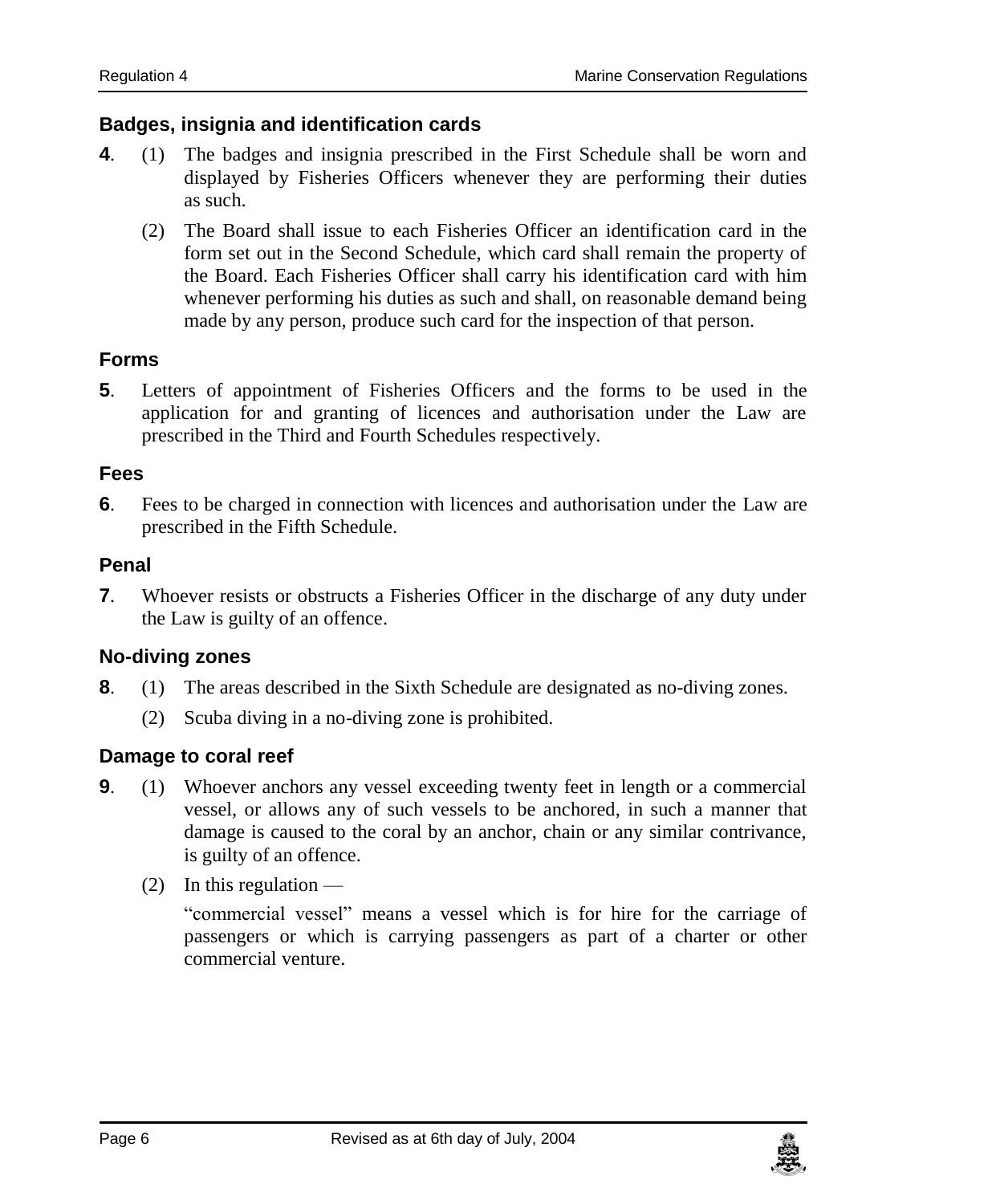# <span id="page-6-0"></span>**FIRST SCHEDULE**

# **Badges and Insignia**

(Regulation 4)

<span id="page-6-1"></span>The following are the prescribed badges and insignia for the purpose of regulation 4 —

- (a) badges or insignia prescribed to be displayed or worn by game wardens under the Animals Law (2003 Revision); and
- (b) flags of the dimensions and colour indicated below when displayed on any vessel or vehicle.



**Flag**

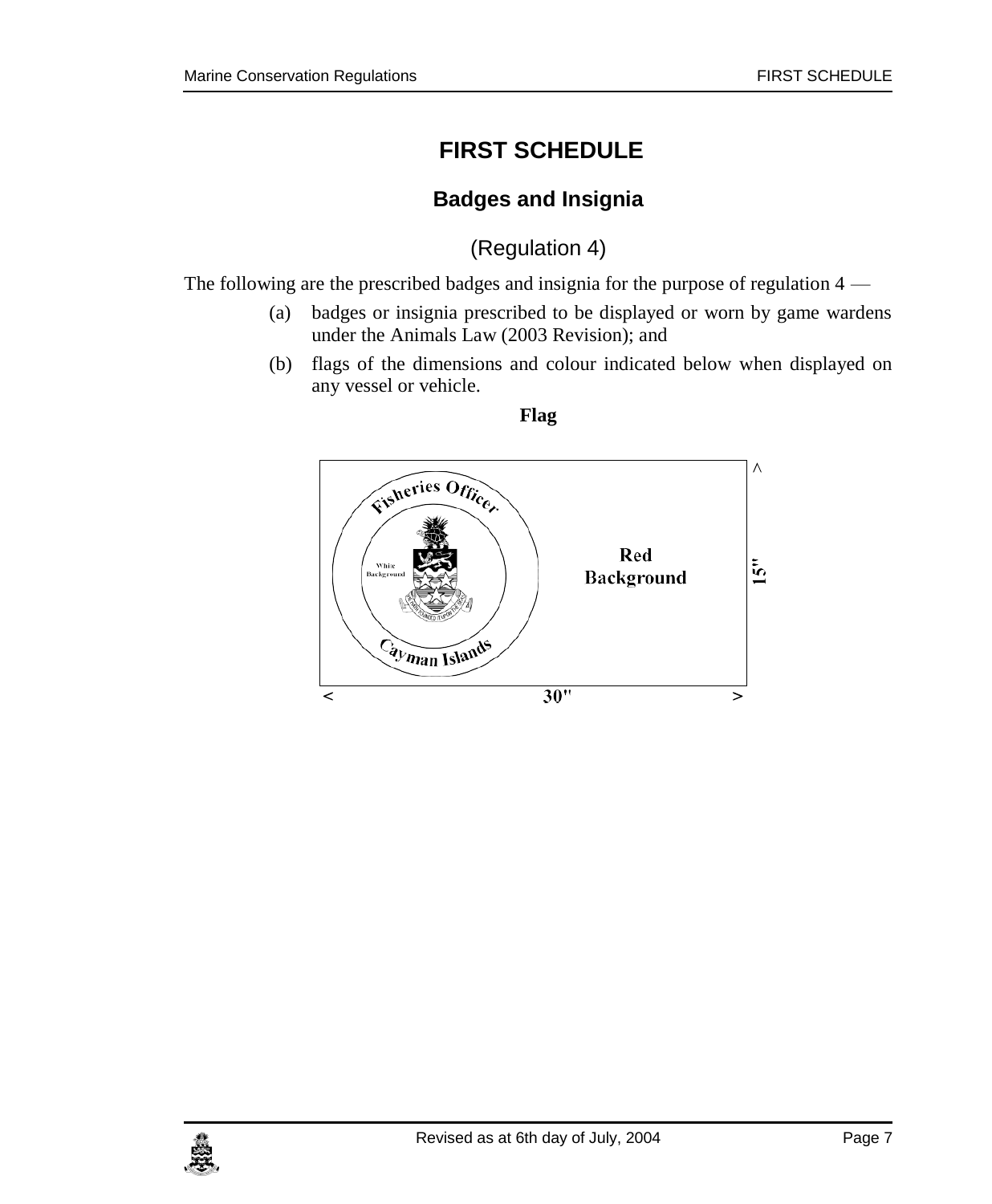# **SECOND SCHEDULE**

<span id="page-7-1"></span><span id="page-7-0"></span>**Cayman Islands Government**



**Identification Card**

Name

Address

Board

Signature of officer Chairman

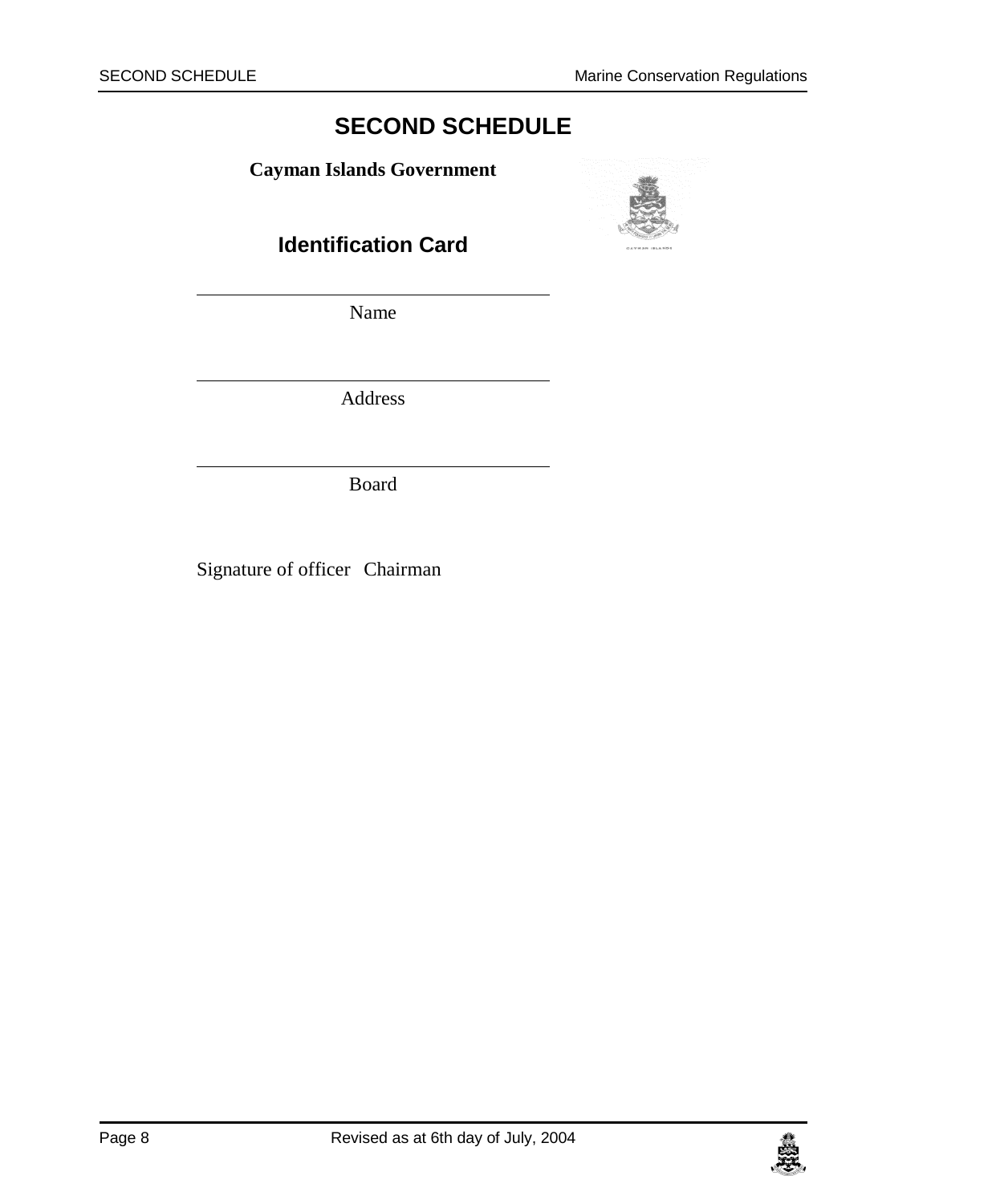# **THIRD SCHEDULE**

# **Letter of Appointment**

(Regulation 5)

# <span id="page-8-0"></span>**MARINE CONSERVATION LAW**

**(2003 Revision)**

**(Regulation 5)**

#### **LETTER OF APPOINTMENT**

<span id="page-8-1"></span>In exercise of the power conferred upon the Marine Conservation Board under section 5 of the Marine Conservation Law (2003 Revision) the Board hereby appoints —

-------------------------------------------------------------------------------------------------------

(*name and designation of person appointed*)

to be a Fisheries Officer to perform any duty he is required to perform under the Marine Conservation Law (2003 Revision).

*(Note: Section 5 of the Marine Conservation Law (2003 Revision) is printed, for general information, on the back of this Letter of Appointment)*

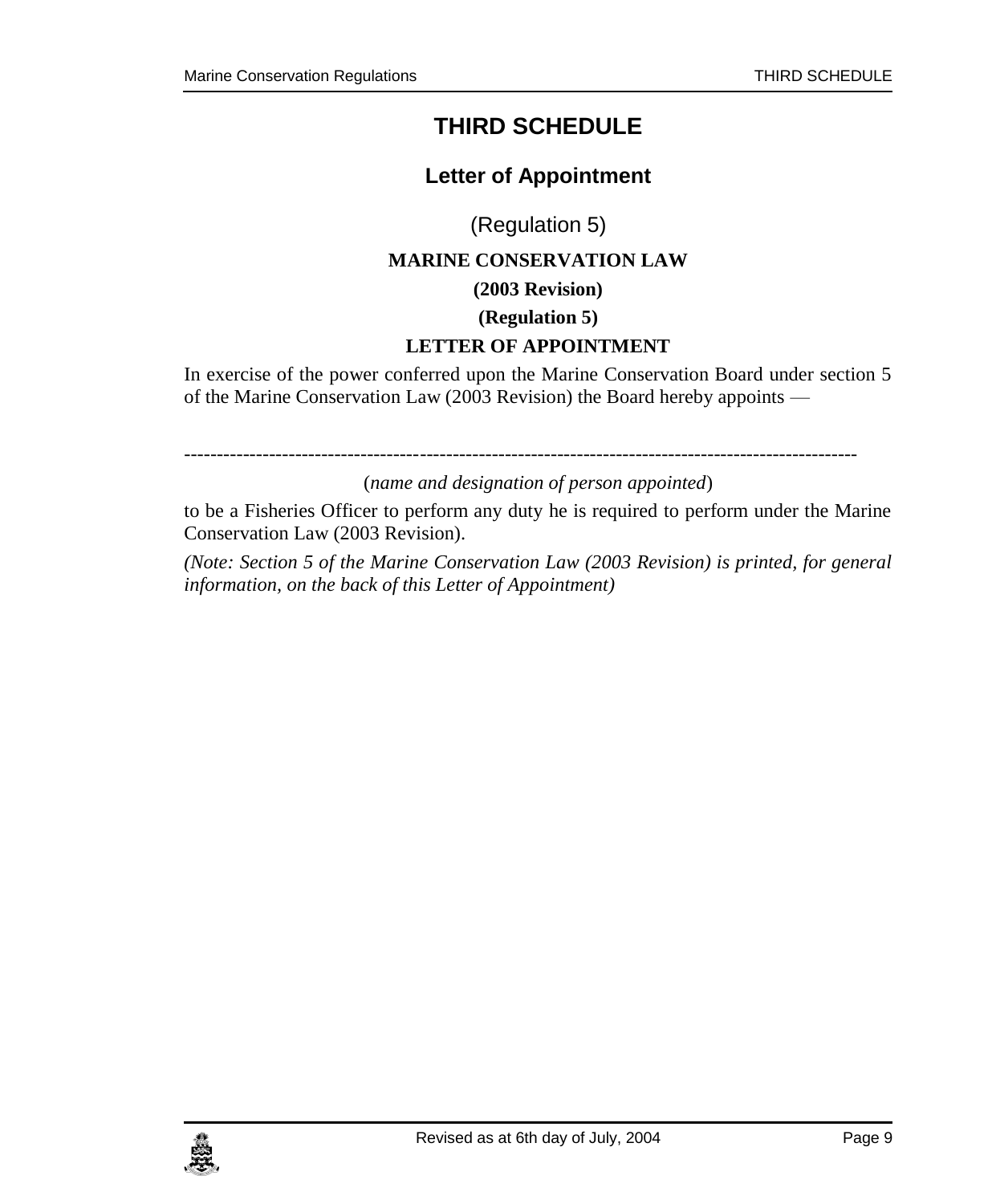# **FOURTH SCHEDULE**

#### <span id="page-9-0"></span>Form MC<sub>1</sub>

# Forms **MARINE CONSERVATION LAW**  $(2003$  Revision)

# (Regulation 5)

#### APPLICATION TO THE MARINE CONSERVATION BOARD

#### $(Section 10(2))$

| apply to the Board for a licence to carry out research and development in restricted<br>marine areas as follows $-$ |  |  |  |
|---------------------------------------------------------------------------------------------------------------------|--|--|--|
| Particulars of research and development -                                                                           |  |  |  |
|                                                                                                                     |  |  |  |
|                                                                                                                     |  |  |  |
| Particulars of restricted marine areas —                                                                            |  |  |  |
|                                                                                                                     |  |  |  |
|                                                                                                                     |  |  |  |
| Names of all persons in respect of whom the licence is requested —                                                  |  |  |  |
|                                                                                                                     |  |  |  |
|                                                                                                                     |  |  |  |
| Description of vehicles, vessels and gear proposed to be used for the above purposes                                |  |  |  |
|                                                                                                                     |  |  |  |
|                                                                                                                     |  |  |  |
| Times and dates when the proposed project is to be carried out $-$                                                  |  |  |  |
|                                                                                                                     |  |  |  |
|                                                                                                                     |  |  |  |

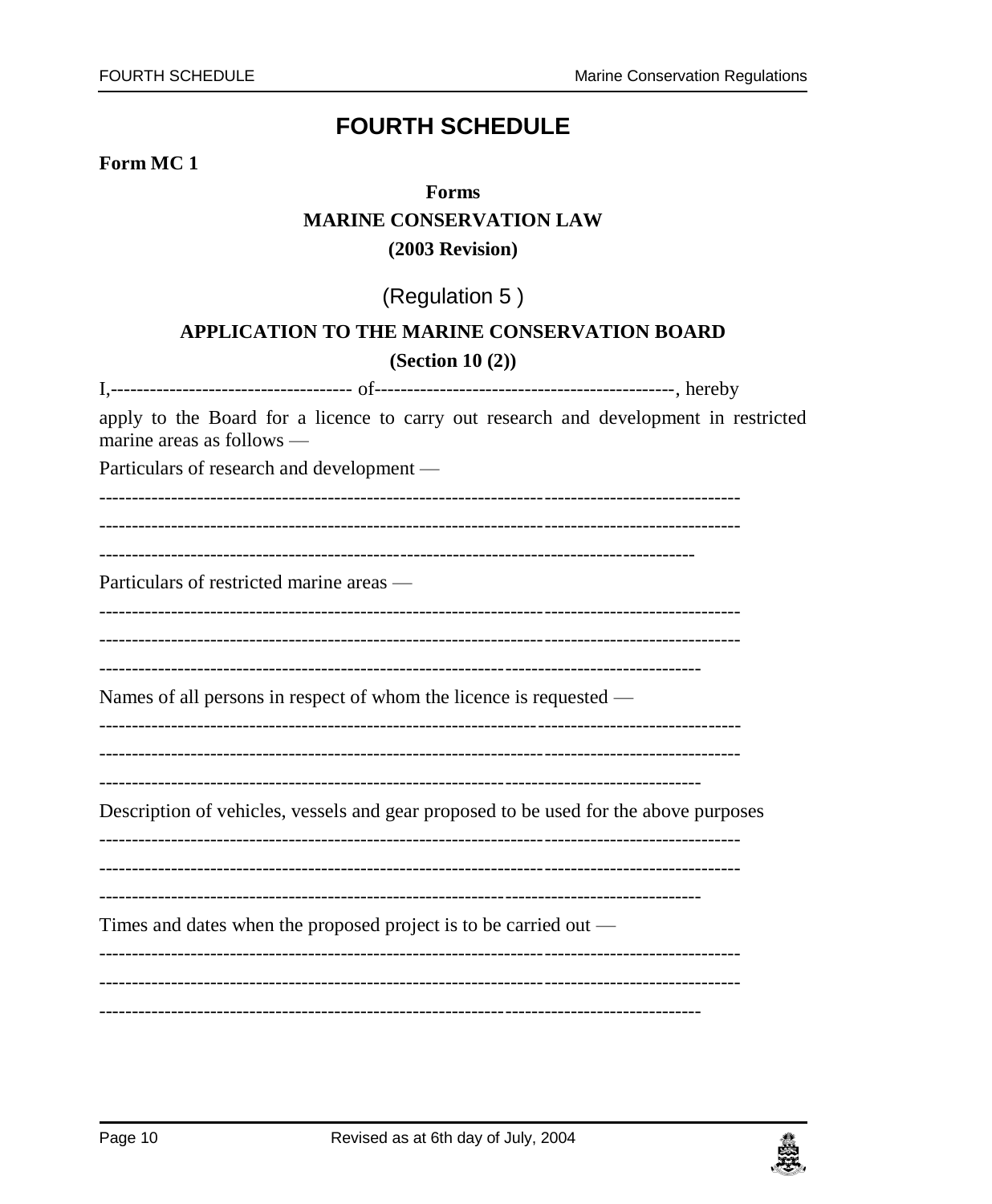Signature and address of applicant —

| Signature | Address |
|-----------|---------|
|           |         |

Date------------------------------------

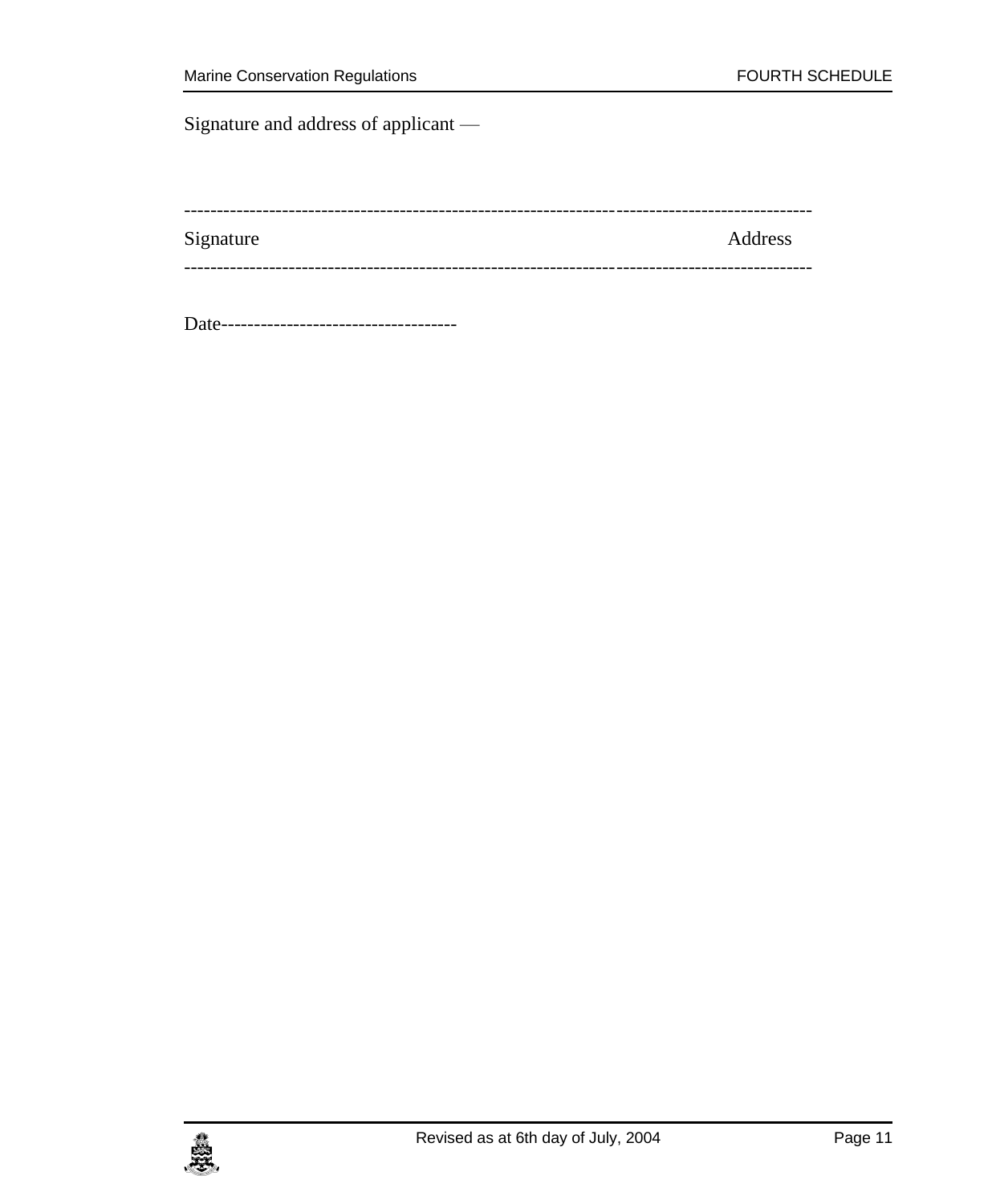#### **MARINE CONSERVATION LAW**

#### **(2003 Revision)**

#### **LICENCE FOR THE PURPOSE OF SECTION 10 (2)**

This is to certify that -------------------------------------of-----------------------------, is licensed under section 10 (2) for the purposes and subject to the conditions and restrictions to the marine areas set forth below —

--------------------------------------------------------------------------------------------------

--------------------------------------------------------------------------------------------------

--------------------------------------------------------------------------------------------

This licence is valid until —

------------------------------------------------------------------------------------------------

-----------------------------------------------------

Chairman of the Marine Conservation Board

Date --------------------------------

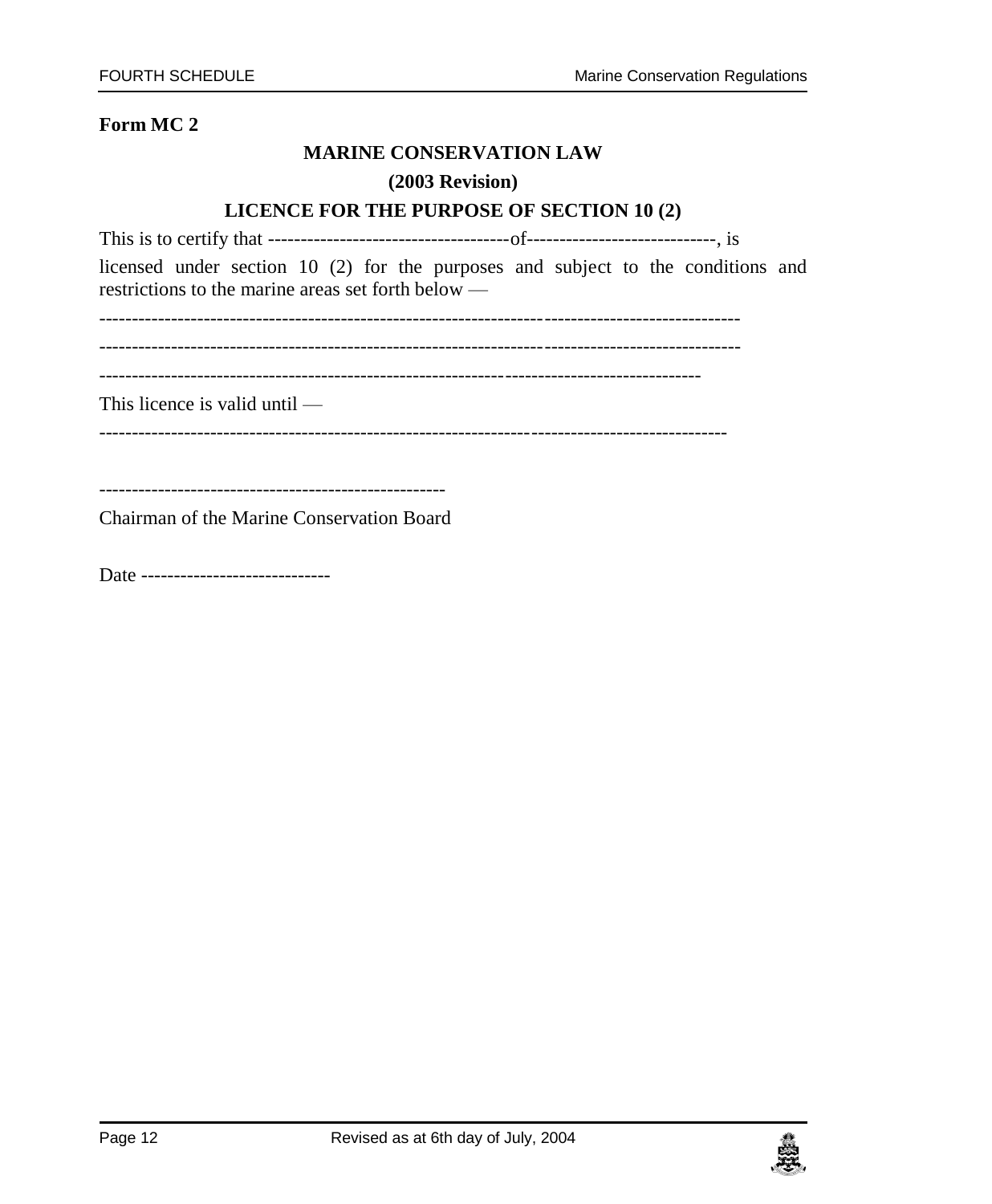### Form MC<sub>3</sub>

#### **MARINE CONSERVATION LAW**

#### (2003 Revision)

| <b>AUTHORITY UNDER SECTION 15</b>                                         |
|---------------------------------------------------------------------------|
|                                                                           |
|                                                                           |
| is authorised to take the following —                                     |
| at the places and times and upon the conditions given below $\frac{ }{ }$ |
|                                                                           |
|                                                                           |

----------------------------

Chairman of the Board

Date --------------------------

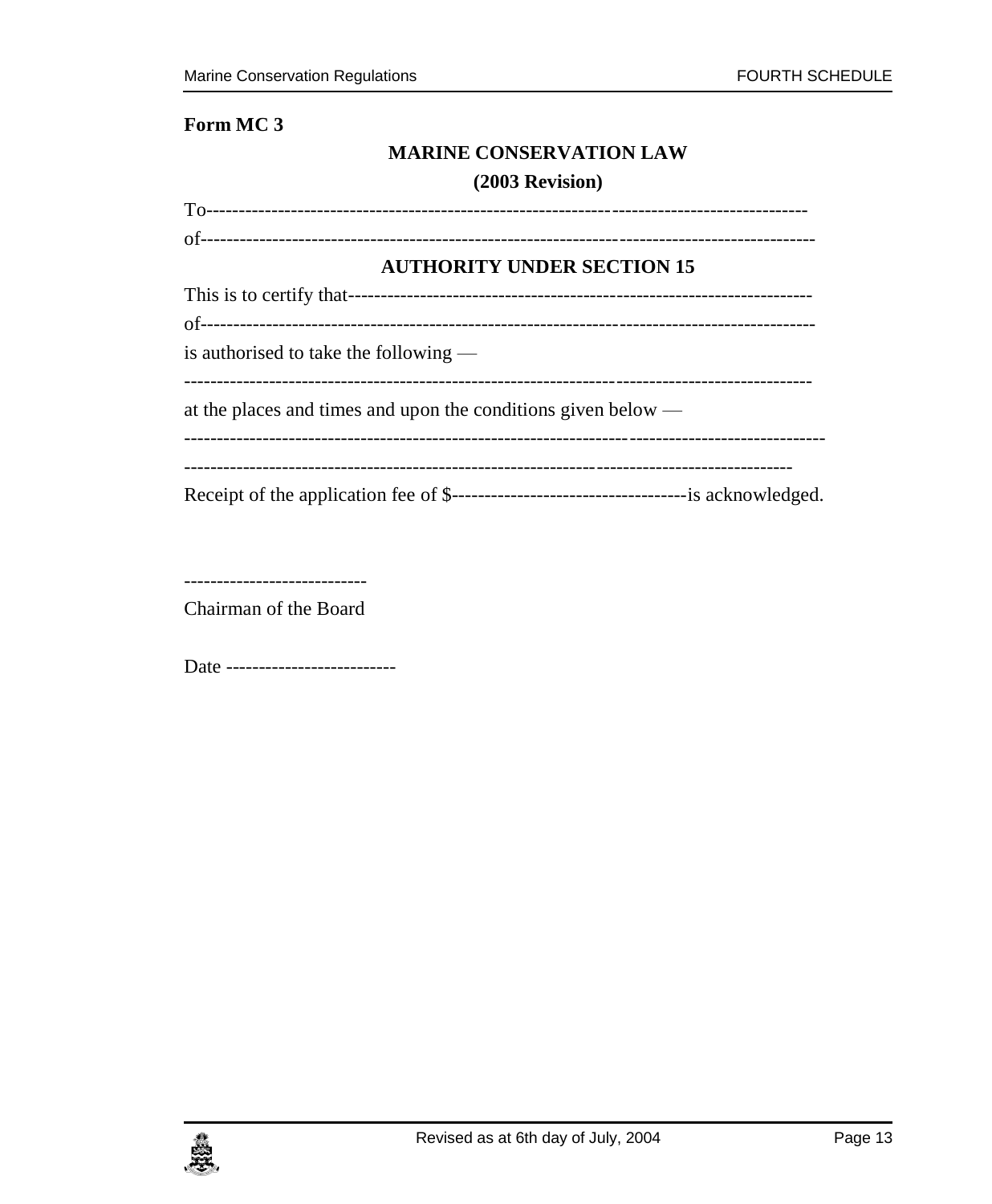#### Form MC<sub>4</sub>

### **MARINE CONSERVATION LAW**

### (2003 Revision)

## **APPLICATION FOR A LICENCE UNDER SECTION 18** TO THE MARINE CONSERVATION BOARD

| hereby apply for a licence to take $-$                                                     |  |
|--------------------------------------------------------------------------------------------|--|
|                                                                                            |  |
|                                                                                            |  |
|                                                                                            |  |
| at the following places $-$                                                                |  |
|                                                                                            |  |
|                                                                                            |  |
| ----------------------------until --------------------------------- (date of expiry).      |  |
| The prescribed application fee of \$-------------------------------- is enclosed herewith. |  |
|                                                                                            |  |

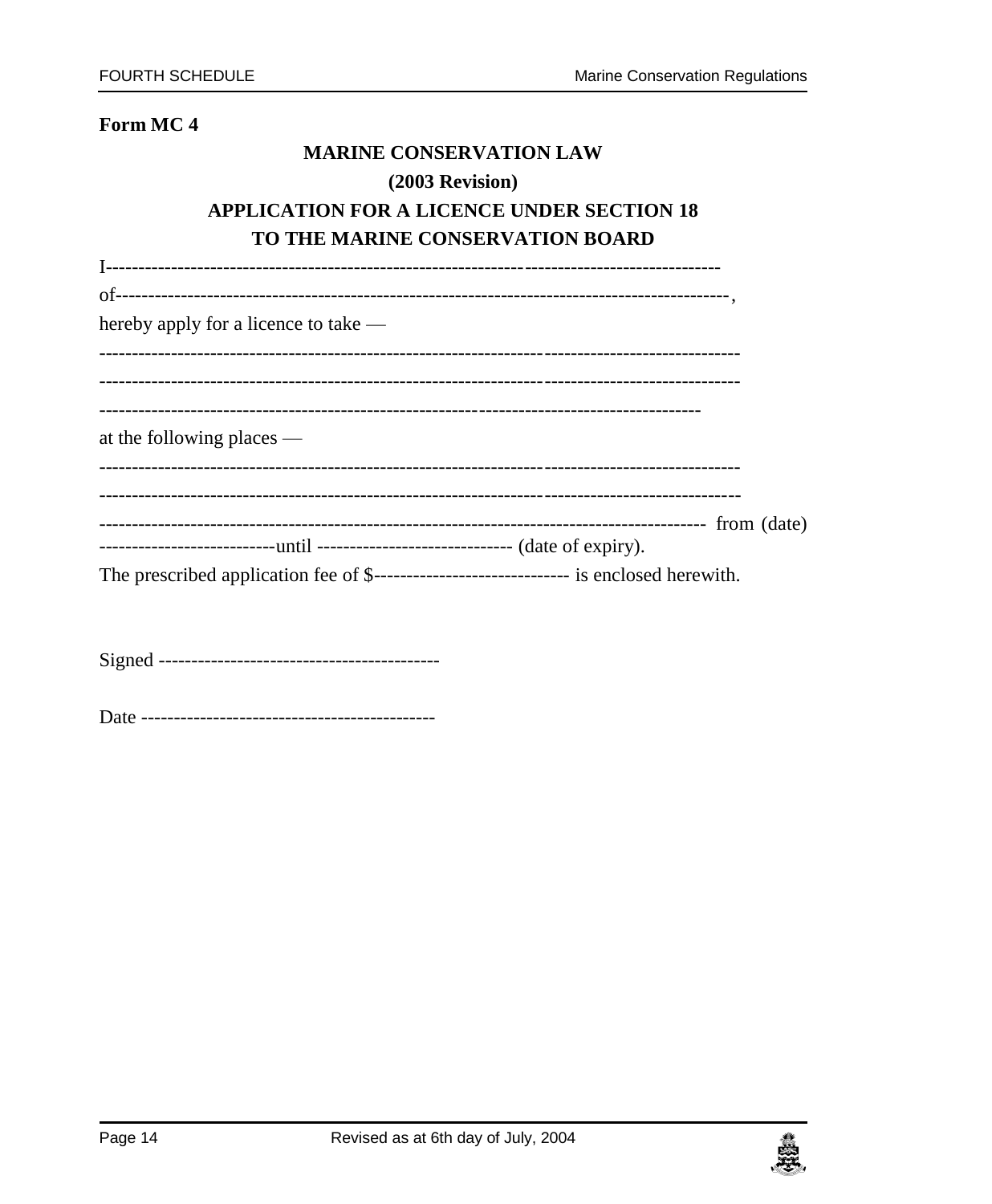#### **MARINE CONSERVATION LAW**

#### **(2003 Revision)**

#### **(Section 18)**

| is hereby licensed under the above Law to take — |
|--------------------------------------------------|
|                                                  |
| upon the following terms and conditions $-$      |
|                                                  |
|                                                  |
|                                                  |
|                                                  |

Receipt of the prescribed application fee of \$--------------is hereby acknowledged. Note: Where a licence is refused \$10 of the application fee will be retained against administrative expenses.

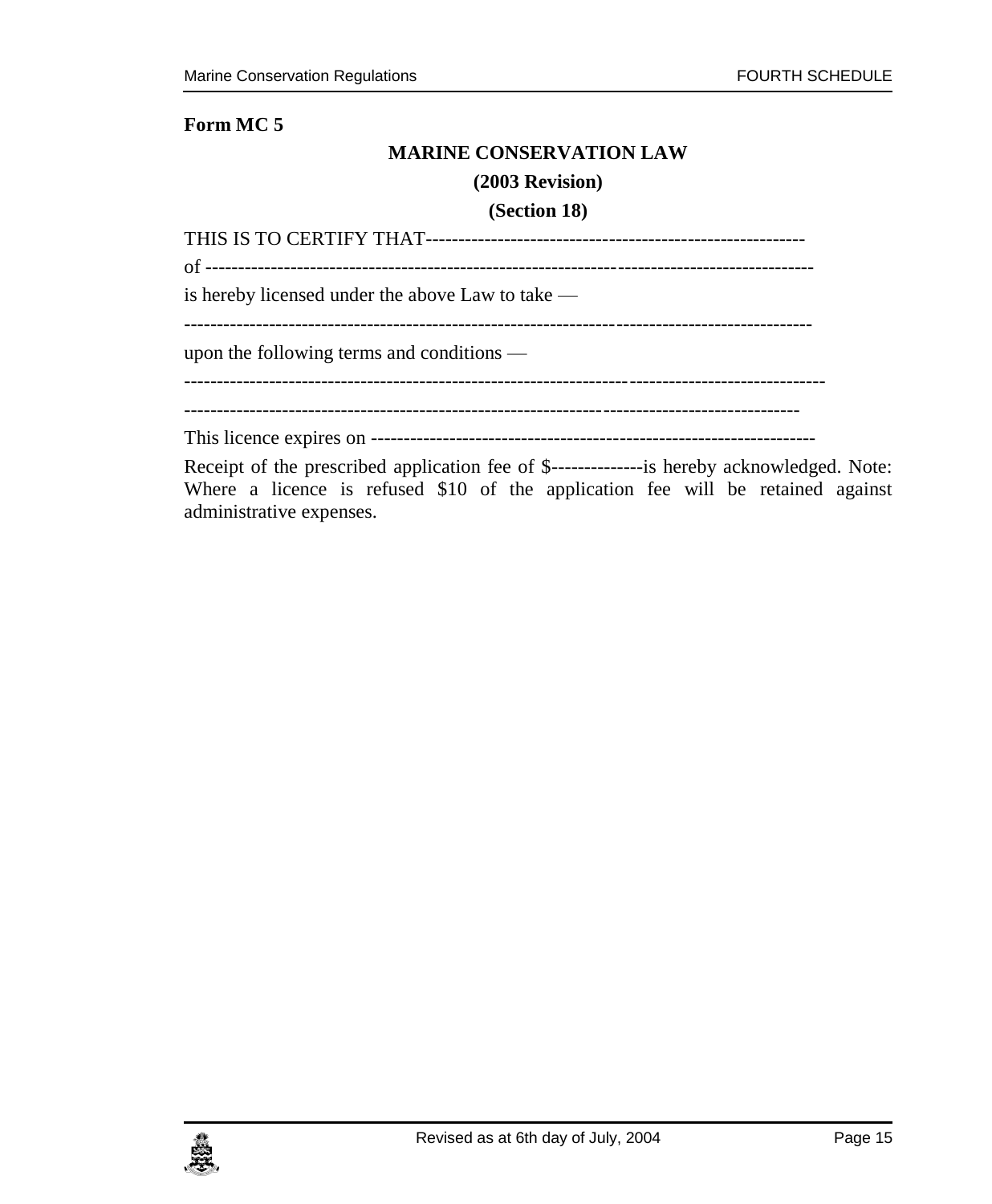#### **MARINE CONSERVATION LAW**

#### **(2003 Revision)**

#### **(Section 16)**

#### **Application to Use a Seine Net in Cayman Waters**

I,--------------------------------------------------------- of----------------------------------,

hereby apply for a licence to use a seine net in Cayman Waters. Please complete the following information —

1. Number of years you have been fishing with seines in Cayman waters —

-------------------------------------------------------------------------------------------------

- 2. Do you own a seine?---------------------------------
- 3. Types of fish caught -----------jacks; -----------joggle eyes; -----------reef fish;

-------------------------other (describe)----------------------------------------------------

4. How often do you fish?-------------------------------------------------------------

Signature -----------------------------------------------Date--------------------------------.

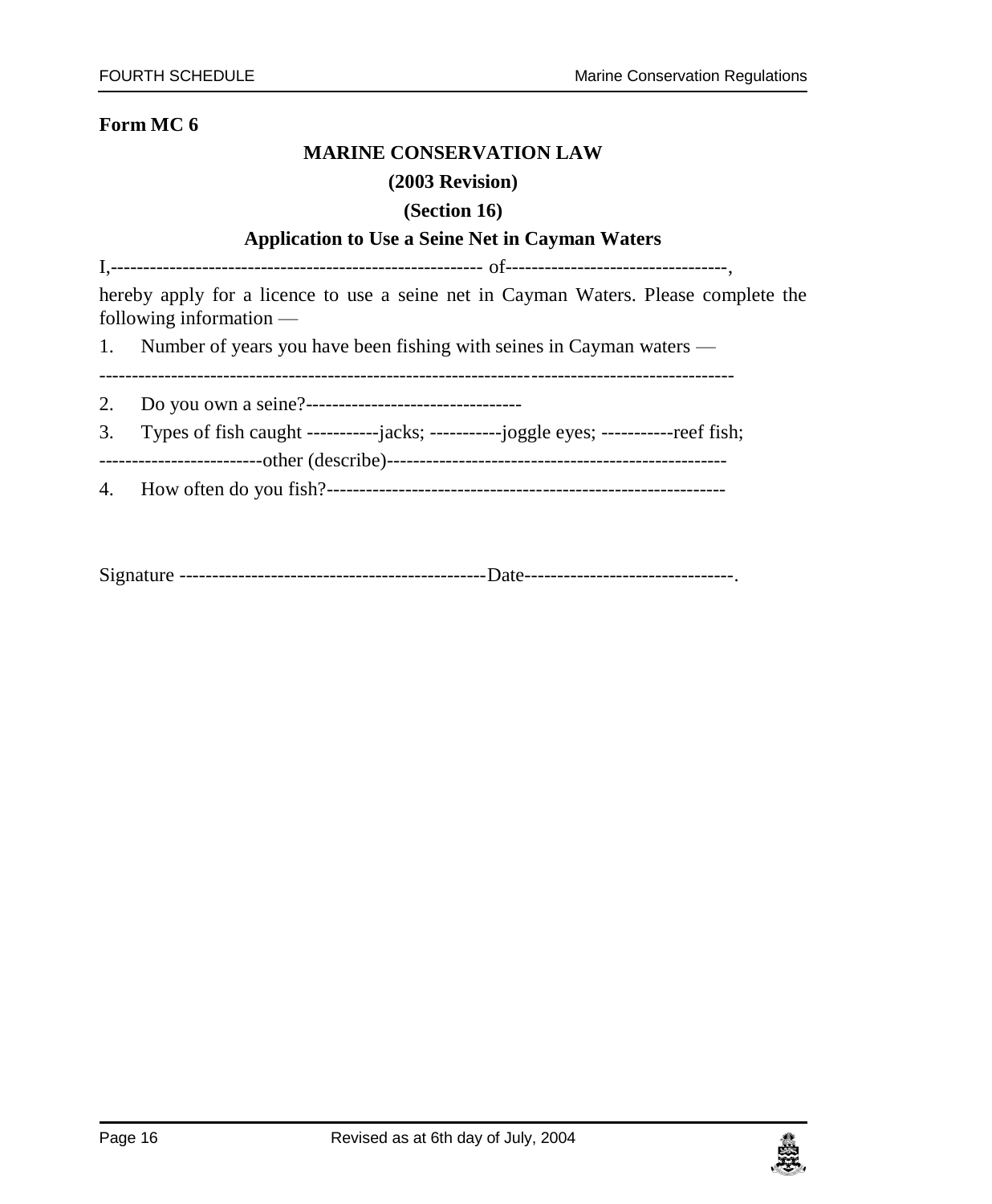#### Form MC<sub>7</sub>

# **MARINE CONSERVATION LAW**

#### (2003 Revision)

# (Section 16)

### **LICENCE**

| licensed by the Marine Conservation Board under section 16 to use a seine net in |
|----------------------------------------------------------------------------------|
| Cayman Waters subject to the following conditions —                              |
|                                                                                  |
|                                                                                  |
|                                                                                  |
|                                                                                  |
|                                                                                  |
|                                                                                  |
|                                                                                  |
|                                                                                  |
|                                                                                  |
|                                                                                  |
|                                                                                  |
|                                                                                  |
|                                                                                  |
|                                                                                  |
|                                                                                  |
|                                                                                  |
|                                                                                  |
|                                                                                  |
|                                                                                  |
|                                                                                  |
|                                                                                  |
|                                                                                  |
|                                                                                  |
| Secretary/Chairman Date                                                          |
| Marine Conservation Board                                                        |

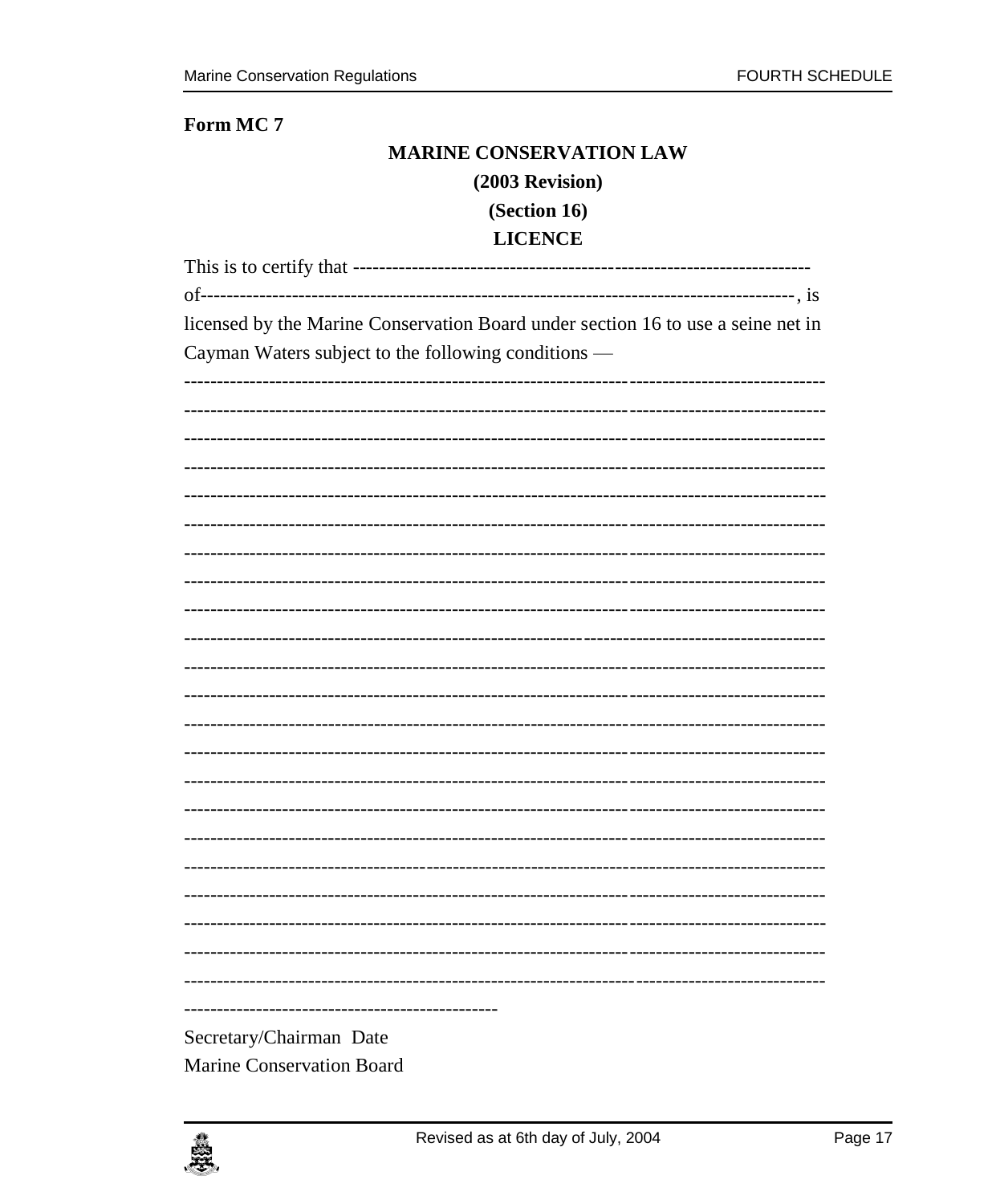#### Form MC<sub>8</sub>

#### **MARINE CONSERVATION LAW**

#### $(2003$  Revision)

#### MARINE CONSERVATION (TURTLE PROTECTION) REGULATIONS

#### (1996 Revision)

#### (Regulation 6)

### **Application to Take Turtles in Cayman Waters**

| apply for a licence to take turtles in Cayman Waters.                                        |  |
|----------------------------------------------------------------------------------------------|--|
| Please complete the following information —                                                  |  |
| Number of years you have been fishing turtles in Cayman Waters —<br>1.                       |  |
|                                                                                              |  |
| 2.                                                                                           |  |
| Average size and number of turtles caught per year —<br>3.                                   |  |
|                                                                                              |  |
| Loggerhead Turtle: Size -----------------------------Number---------------------------       |  |
| Hawksbill turtle: Size----------------------------------Number------------------------------ |  |
| Fishing method: Net----------- Trap net--------------- Harpoon -----------------<br>4.       |  |
|                                                                                              |  |
|                                                                                              |  |
|                                                                                              |  |
|                                                                                              |  |
|                                                                                              |  |
|                                                                                              |  |
|                                                                                              |  |
|                                                                                              |  |
|                                                                                              |  |
|                                                                                              |  |
|                                                                                              |  |
|                                                                                              |  |

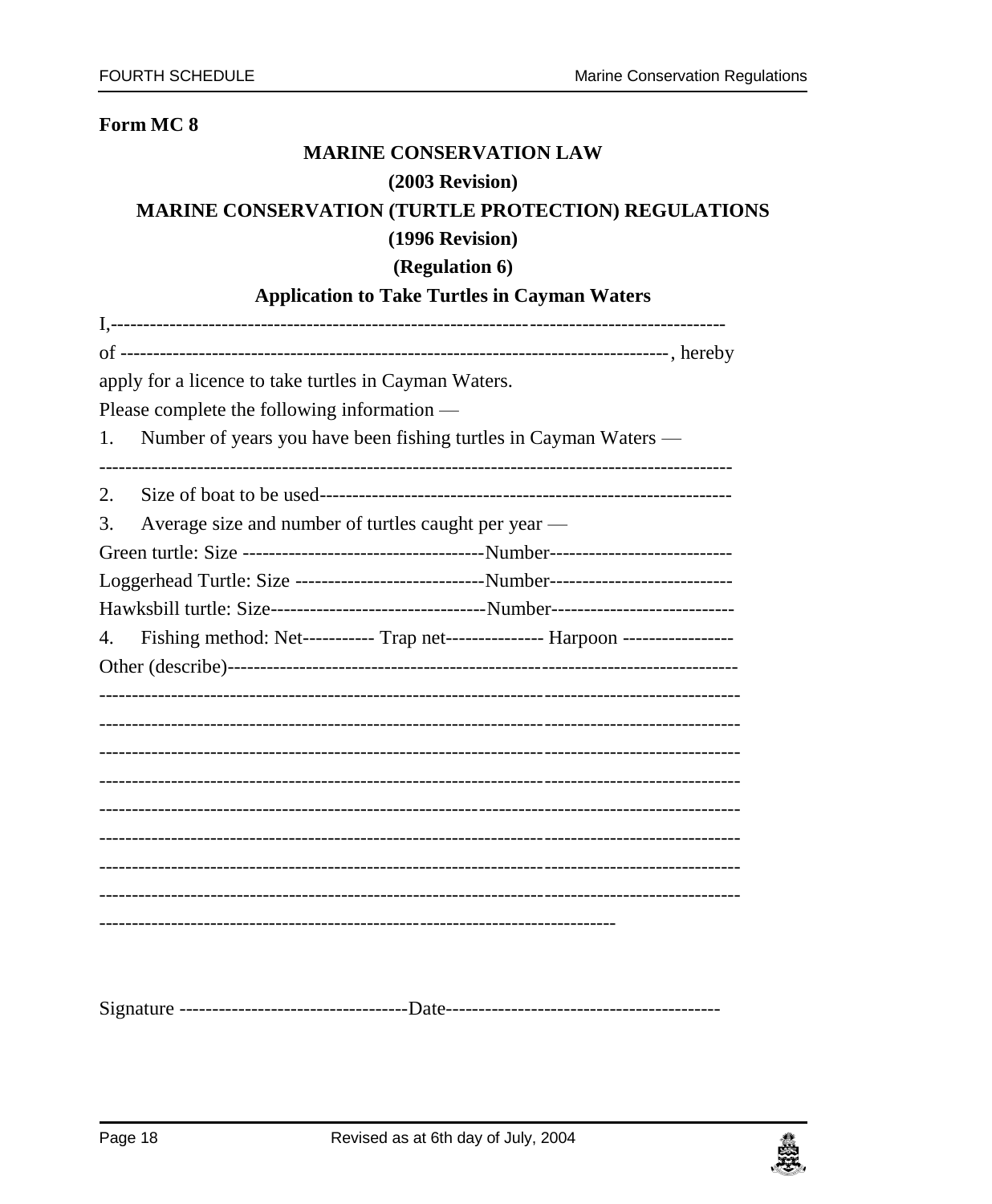# Form MC<sub>9</sub> **MARINE CONSERVATION LAW**  $(2003$  Revision) **MARINE CONSERVATION (TURTLE PROTECTION) REGULATIONS** (1996 Revision) LICENCE licensed by the Marine Conservation Board under regulation 6(1) of the Marine Conservation (Turtle Protection) Regulations (1996 Revision) to take turtles within the Cayman Fisheries Zone subject to the following conditions-

Secretary/Chairman Marine Conservation Board Date

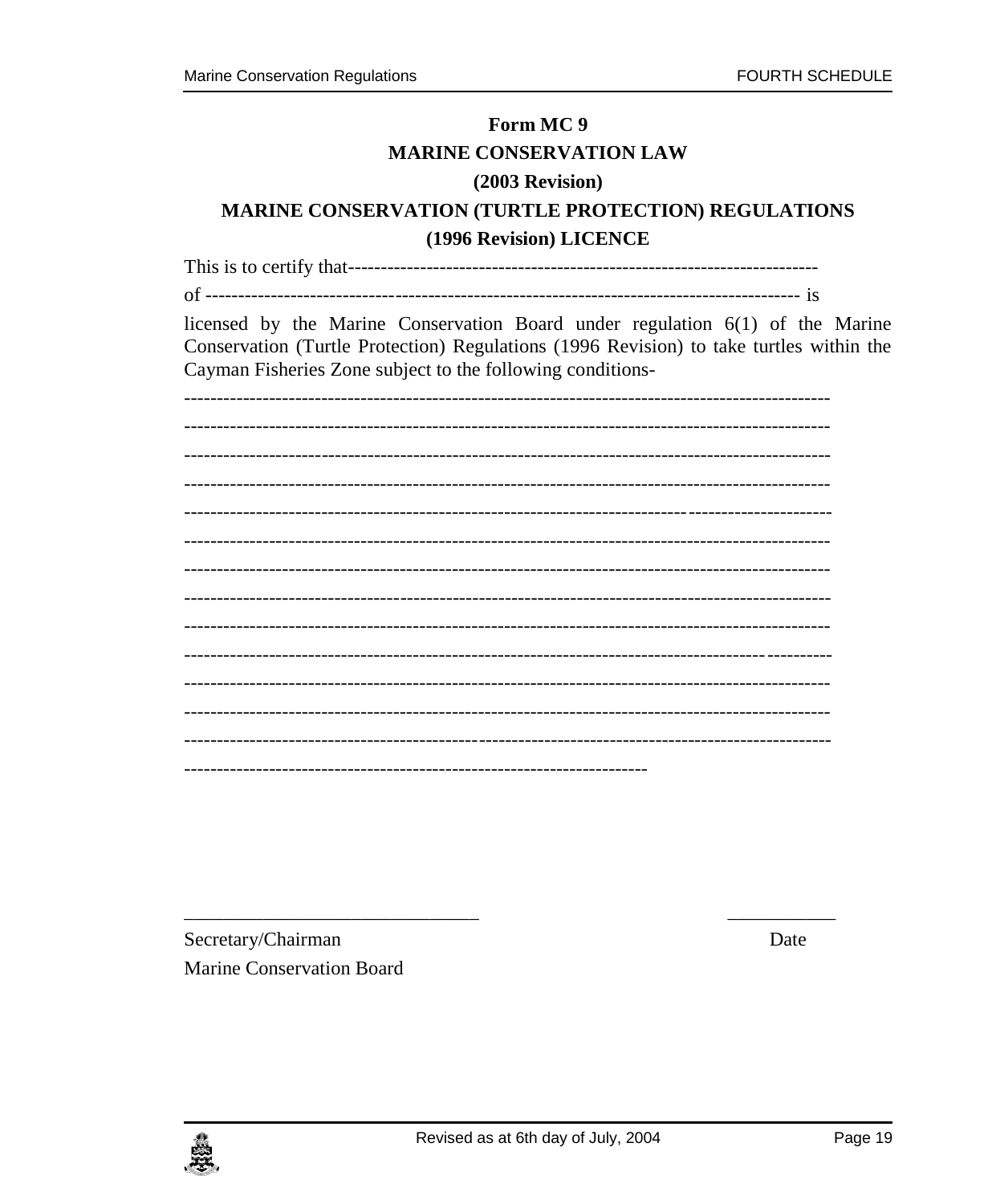#### **MARINE CONSERVATION LAW**

#### **(2003 Revision)**

#### **(Section 15)**

#### **APPLICATION FOR A SPEAR GUN OWNER'S LICENCE**

Please complete this form and return it along with a recent (6 months or less) POLICE RECORD to:

#### **The Secretary, Marine Conservation Board, P.O. Box 486GT Marco Giglioli Centre, 580 North Sound Rd., George Town, Grand Cayman.**

This application will be considered by the Board at its next meeting possible. If approved, you will be notified and may pick up your license after paying a fee of CI\$50.00 at the Department of Environment. **Police record and all information below are required. Incomplete applications WILL NOT be processed**.

| First                                                |                                                                                                                                                                                                                                                                                                                                           |                                                                                                                              | Last                                                                                                                                                                                                                                                                                                                                                                                                                                                                                                                                                                          |
|------------------------------------------------------|-------------------------------------------------------------------------------------------------------------------------------------------------------------------------------------------------------------------------------------------------------------------------------------------------------------------------------------------|------------------------------------------------------------------------------------------------------------------------------|-------------------------------------------------------------------------------------------------------------------------------------------------------------------------------------------------------------------------------------------------------------------------------------------------------------------------------------------------------------------------------------------------------------------------------------------------------------------------------------------------------------------------------------------------------------------------------|
|                                                      |                                                                                                                                                                                                                                                                                                                                           |                                                                                                                              |                                                                                                                                                                                                                                                                                                                                                                                                                                                                                                                                                                               |
|                                                      |                                                                                                                                                                                                                                                                                                                                           |                                                                                                                              |                                                                                                                                                                                                                                                                                                                                                                                                                                                                                                                                                                               |
|                                                      |                                                                                                                                                                                                                                                                                                                                           |                                                                                                                              |                                                                                                                                                                                                                                                                                                                                                                                                                                                                                                                                                                               |
|                                                      |                                                                                                                                                                                                                                                                                                                                           | <b>District</b>                                                                                                              |                                                                                                                                                                                                                                                                                                                                                                                                                                                                                                                                                                               |
|                                                      |                                                                                                                                                                                                                                                                                                                                           |                                                                                                                              |                                                                                                                                                                                                                                                                                                                                                                                                                                                                                                                                                                               |
| Work                                                 |                                                                                                                                                                                                                                                                                                                                           |                                                                                                                              |                                                                                                                                                                                                                                                                                                                                                                                                                                                                                                                                                                               |
|                                                      |                                                                                                                                                                                                                                                                                                                                           |                                                                                                                              |                                                                                                                                                                                                                                                                                                                                                                                                                                                                                                                                                                               |
|                                                      |                                                                                                                                                                                                                                                                                                                                           |                                                                                                                              |                                                                                                                                                                                                                                                                                                                                                                                                                                                                                                                                                                               |
|                                                      |                                                                                                                                                                                                                                                                                                                                           |                                                                                                                              |                                                                                                                                                                                                                                                                                                                                                                                                                                                                                                                                                                               |
|                                                      |                                                                                                                                                                                                                                                                                                                                           |                                                                                                                              |                                                                                                                                                                                                                                                                                                                                                                                                                                                                                                                                                                               |
|                                                      |                                                                                                                                                                                                                                                                                                                                           |                                                                                                                              |                                                                                                                                                                                                                                                                                                                                                                                                                                                                                                                                                                               |
|                                                      |                                                                                                                                                                                                                                                                                                                                           |                                                                                                                              |                                                                                                                                                                                                                                                                                                                                                                                                                                                                                                                                                                               |
|                                                      |                                                                                                                                                                                                                                                                                                                                           |                                                                                                                              |                                                                                                                                                                                                                                                                                                                                                                                                                                                                                                                                                                               |
|                                                      |                                                                                                                                                                                                                                                                                                                                           |                                                                                                                              |                                                                                                                                                                                                                                                                                                                                                                                                                                                                                                                                                                               |
|                                                      |                                                                                                                                                                                                                                                                                                                                           |                                                                                                                              |                                                                                                                                                                                                                                                                                                                                                                                                                                                                                                                                                                               |
|                                                      |                                                                                                                                                                                                                                                                                                                                           |                                                                                                                              |                                                                                                                                                                                                                                                                                                                                                                                                                                                                                                                                                                               |
|                                                      |                                                                                                                                                                                                                                                                                                                                           |                                                                                                                              |                                                                                                                                                                                                                                                                                                                                                                                                                                                                                                                                                                               |
|                                                      |                                                                                                                                                                                                                                                                                                                                           |                                                                                                                              |                                                                                                                                                                                                                                                                                                                                                                                                                                                                                                                                                                               |
| *ARE YOU FAMILIAR WITH THE MARINE CONSERVATION LAWS? |                                                                                                                                                                                                                                                                                                                                           |                                                                                                                              |                                                                                                                                                                                                                                                                                                                                                                                                                                                                                                                                                                               |
|                                                      | *ID TAG #: $\frac{1}{2}$ = $\frac{1}{2}$ = $\frac{1}{2}$ = $\frac{1}{2}$ = $\frac{1}{2}$ = $\frac{1}{2}$ = $\frac{1}{2}$ = $\frac{1}{2}$ = $\frac{1}{2}$ = $\frac{1}{2}$ = $\frac{1}{2}$ = $\frac{1}{2}$ = $\frac{1}{2}$ = $\frac{1}{2}$ = $\frac{1}{2}$ = $\frac{1}{2}$ = $\frac{1}{2}$ = $\frac{1}{2$<br>CONSERVATION LAW? () No () Yes | $*$ FULL NAME: $\qquad \qquad$<br><b>Example 1</b> Middle<br>P.O. Box<br>Day Month<br>Once per: ()Day ()Week ()Month () Less | *RESIDENTIAL ADDRESS: $\frac{1}{2}$<br>House No. Road District Island<br>Home<br>Year<br>TYPE OF GUN: () Mechanical () Pneumatic () Hawaiian Sling () Pole Spear () Other<br>Make Model Colour No. of Rubbers Rod (Ss or Galv)<br>*ON AVERAGE, HOW OFTEN DO YOU SPEAR FISH?<br>*HAVE YOU EVER BEEN CONVICTED OF ANY VIOLATION OF THE MARINE<br>*IF YES, EXPLAIN: Web The Management of the Second Contract of the Second Contract of the Second Contract of the Second Contract of the Second Contract of the Second Contract of the Second Contract of the Second Contract o |

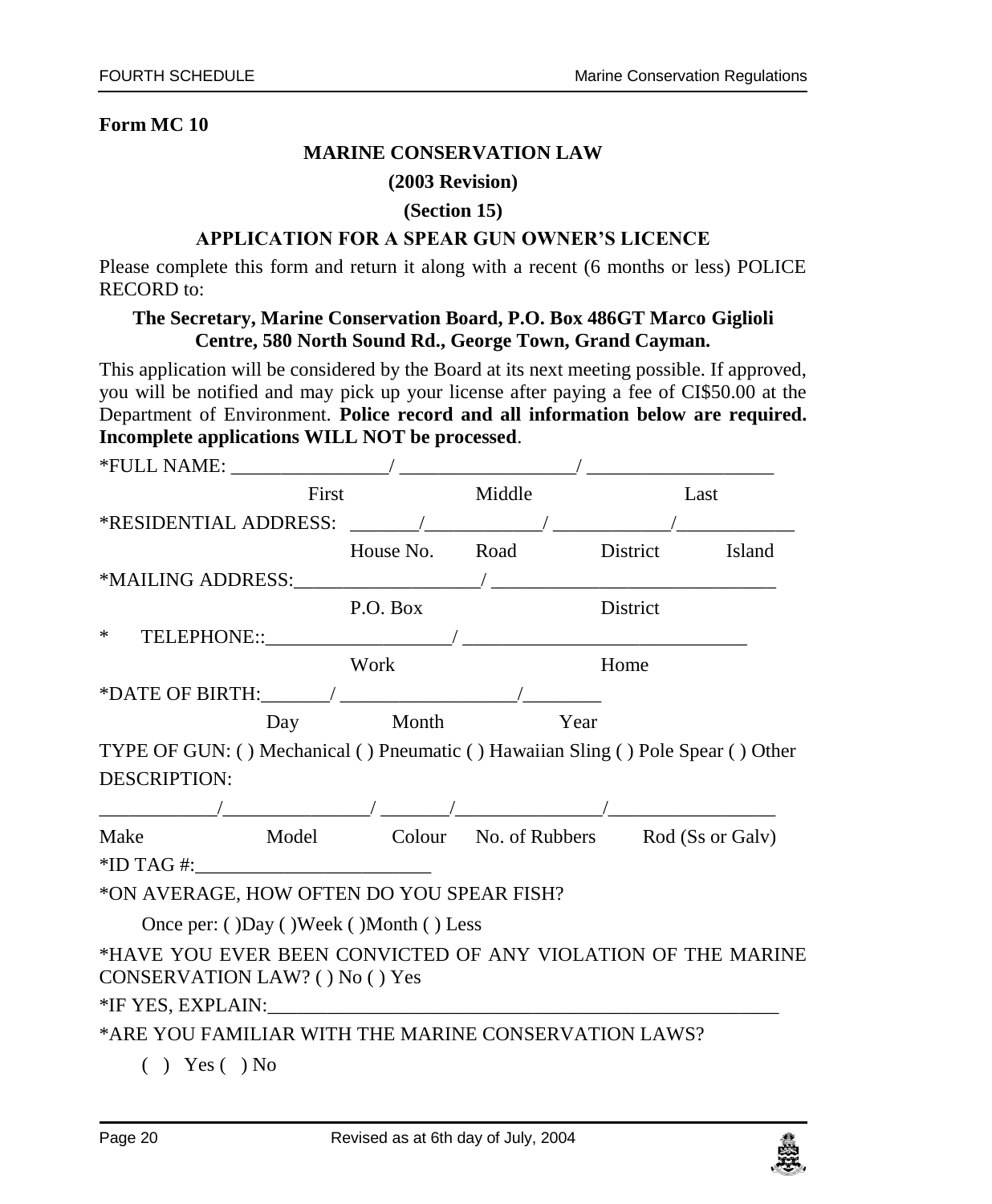Please sign below indication that all the information provided in this application is true and complete. Any falsification or with holding of relevant information will result in denial or withdraw; of a spear gun license.

\_\_\_\_\_\_\_\_\_\_\_\_\_\_\_\_\_\_\_\_\_\_\_\_\_\_\_\_\_\_\_\_\_ \_\_\_\_\_\_\_\_\_\_\_\_\_\_\_

**SIGNED,**

Signature Date

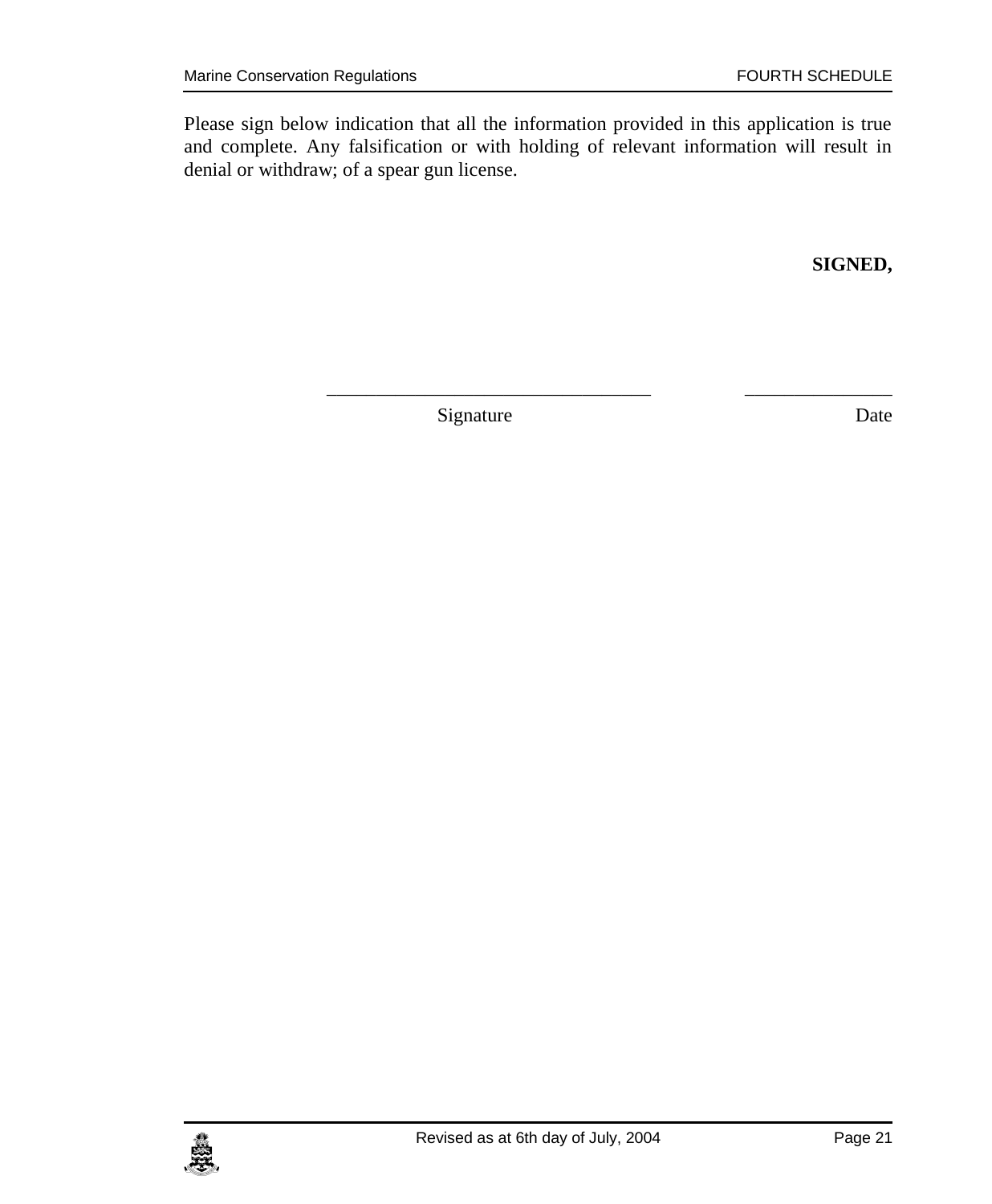#### **MARINE CONSERVATION LAW**

#### **(2003 Revision)**

#### **(Section 15)**

#### **SPEAR GUN OWNER'S LICENCE**

Name------------------------------------------------------------------------------------------- -------------------------------------------------------------------------------------------------- Address----------------------------------------------------------------------------------------

 $-$ 

Expiration date -------------------------------------------------------------------------------

The above-named person is hereby licensed to own and use a spear gun within the Cayman Islands and its waters, subject to the following conditions —

- 1. All Marine Conservation Laws must be obeyed.
- 2. The person holding this licence shall not permit any other person to use his spear gun.
- 3. The person holding this licence may possess no more than one spear gun.
- 4 The person holding this licence shall not remove or tamper with the identification tag affixed to the spear gun.
- 5. No more than three fish in total may be taken in any day using a spear gun.
- 6. Spear guns may not be used
	- (a) in any of the Marine Parks Zones, i.e. Replenishment Zones, Marine Park Zones and Environmental Zones;
	- (b) in any lagoon, sound or any body of water less than 20 feet in depth;
	- (c) within two hundred yards of any dive or snorkel boats flying a dive flag indicating that there are divers in the water; or
	- (d) within one mile of any of the designated grouper spawning areas during the months of November to March inclusive .
- 7. Importation of spear guns or spear gun parts is not permitted.
- 8. This licence is not transferable to any other person.
- 9. Violation of any of these conditions shall be cause for revocation of this licence.

*Chairman, Marine Conservation Board.*

\_\_\_\_\_\_\_\_\_\_\_\_\_\_\_\_\_\_\_\_\_\_\_\_\_\_\_\_\_\_\_\_\_\_\_\_\_\_

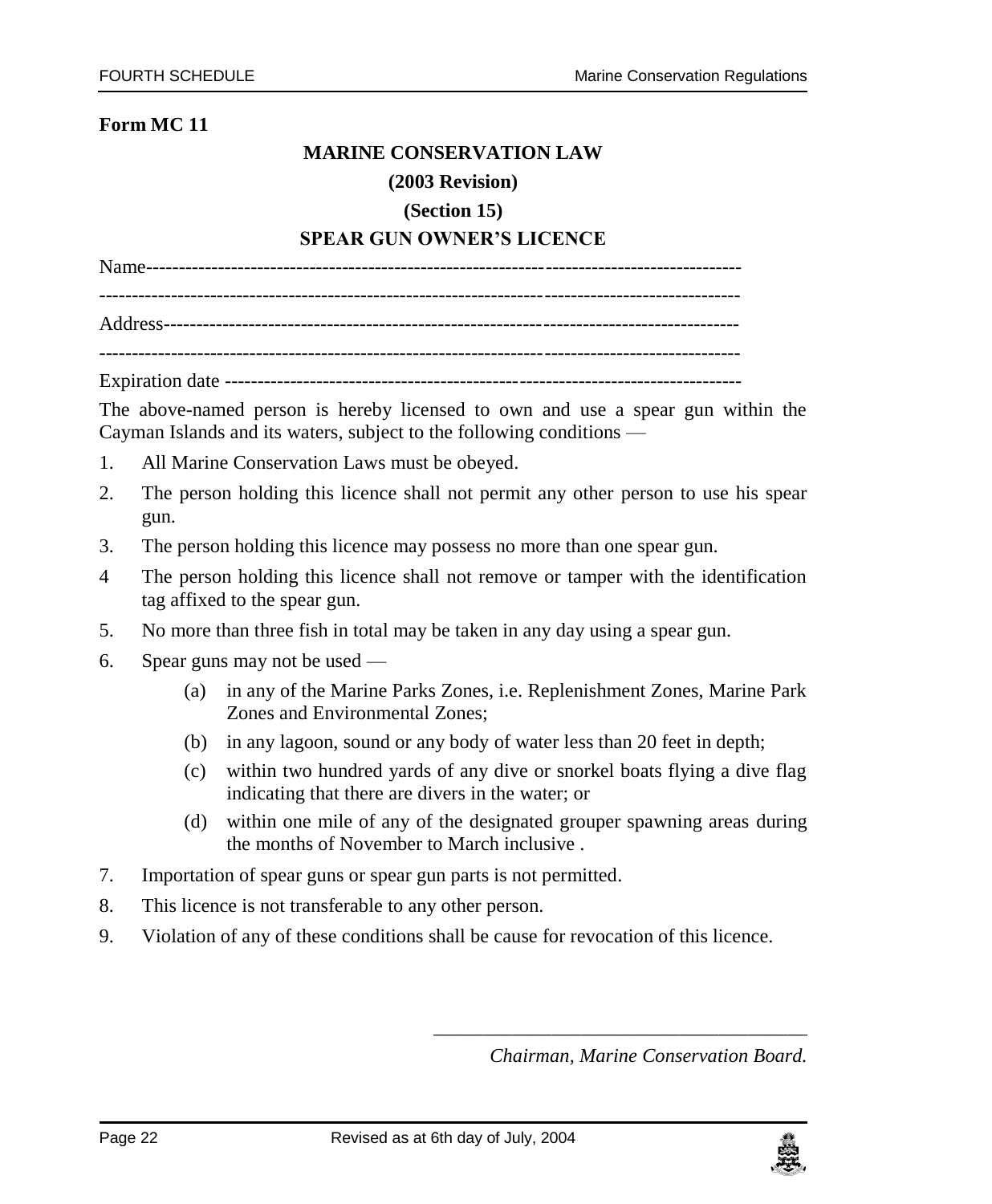#### **MARINE CONSERVATION LAW**

#### **(2003 Revision)**

#### **(Section 17)**

#### **APPLICATION FOR A FISH POT LICENCE**

Please complete this form and return it along with a recent (6 months or less) POLICE RECORD to:

The Secretary, Marine Conservation Board, P.O. Box 486GT Marco Giglioli Centre, 580 North Sound Rd., George Town.

This application will be considered by the Board at its next meeting possible. If approved, you will be notified and may pick up your license after paying a fee of CI\$10.00 at the Department of Environment. Police record and all information below are required. Incomplete applications WILL NOT be processed.

| First                                                         |                | Middle Last                    |
|---------------------------------------------------------------|----------------|--------------------------------|
| *RESIDENTIAL ADDRESS: ______/____________/ ______________/    |                |                                |
|                                                               |                | House No. Road District Island |
|                                                               |                |                                |
|                                                               | P.O. Box       | District                       |
|                                                               |                |                                |
|                                                               | Work           | Home                           |
|                                                               |                |                                |
|                                                               | Day Month Year |                                |
| $*ID TAG #:$                                                  |                |                                |
| *WHERE DO YOU USUALLY SET YOUR FISH POT:                      |                |                                |
|                                                               |                |                                |
| District In Sound <50ft. >50ft.                               |                |                                |
| *HOW OFTEN DO YOU CHECK YOUR FISH TRAP:                       |                |                                |
| Once per: $( )$ Day $( )$ Week                                |                |                                |
| * HAVE YOU EVER BEEN CONVICTED OF ANY VIOLATION OF THE MARINE |                |                                |
| CONSERVATION LAWS? ()No () Yes                                |                |                                |
|                                                               |                |                                |
| *ARE YOU FAMILIAR WITH THE MARINE CONSERVATION LAWS?          |                |                                |
| アンディアン ストライト アイディング きょうしょう しゅうしょう しゅうしょう しゅうしょう しゅうしょう しゅうしょう |                |                                |

 $( )$  Yes  $( )$  No

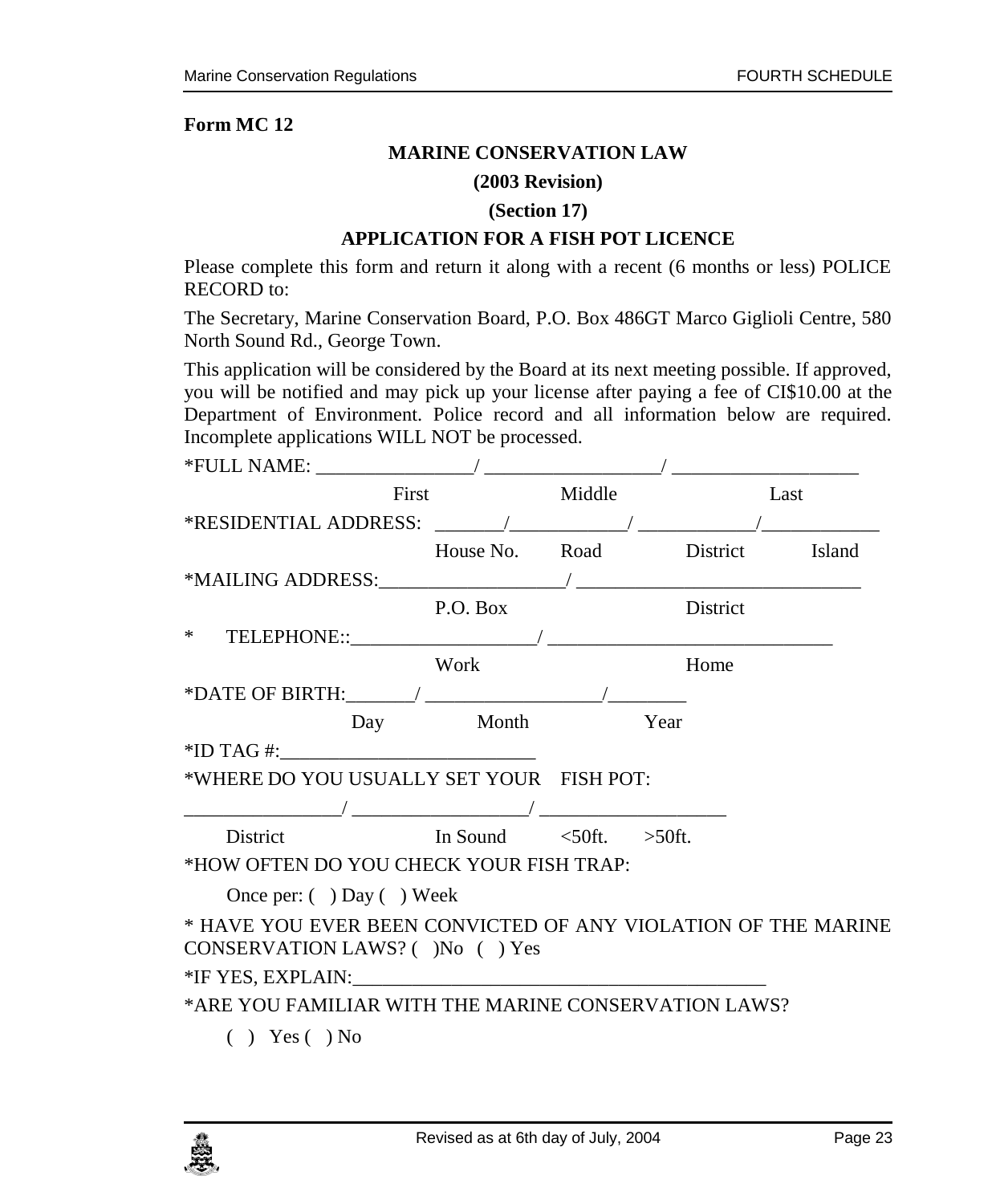Please sign below indication that all the information provided in this application is true and complete. Any falsification or with holding of relevant information will result in denial or withdraw; of a spear gun license.

\_\_\_\_\_\_\_\_\_\_\_\_\_\_\_\_\_\_\_\_\_\_\_\_\_\_\_\_\_\_\_\_\_ \_\_\_\_\_\_\_\_\_\_\_\_\_\_\_

**SIGNED,**

Signature Date

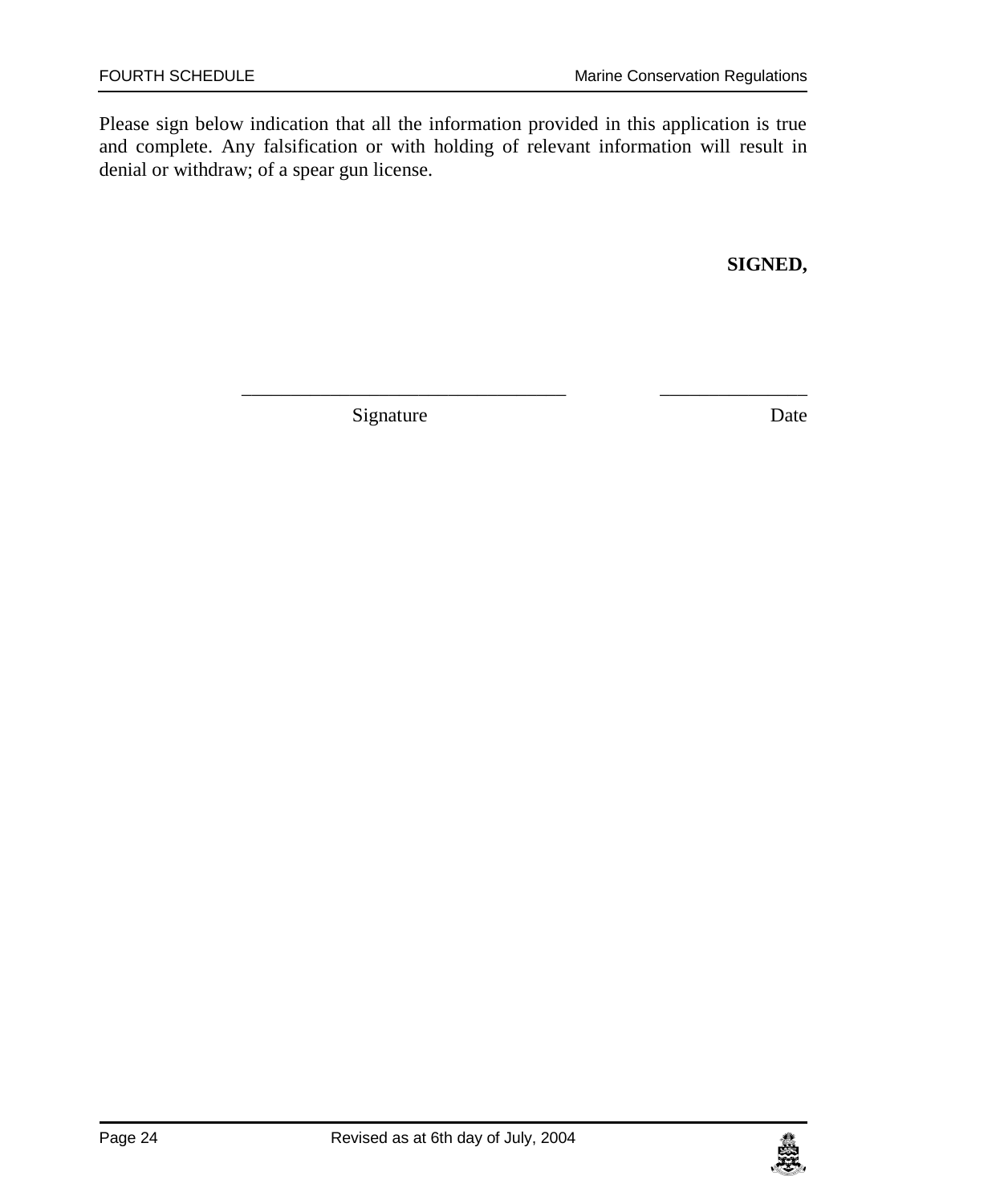#### Form MC<sub>13</sub>

#### **MARINE CONSERVATION LAW**

#### $(2003$  Revision)

#### (Section 17)

# **FISH POT OWNER'S LICENCE**

<span id="page-24-0"></span>

| licensed by the Marine Conservation Board under section 17 to use a fish pot in |
|---------------------------------------------------------------------------------|
| Cayman Waters subject to the following conditions —                             |
|                                                                                 |
|                                                                                 |
|                                                                                 |
|                                                                                 |
|                                                                                 |
|                                                                                 |
|                                                                                 |
|                                                                                 |
|                                                                                 |
|                                                                                 |
|                                                                                 |
|                                                                                 |
|                                                                                 |
|                                                                                 |
|                                                                                 |
|                                                                                 |
|                                                                                 |
|                                                                                 |
|                                                                                 |
|                                                                                 |
|                                                                                 |

Secretary/Chairman Marine Conservation Board. Date

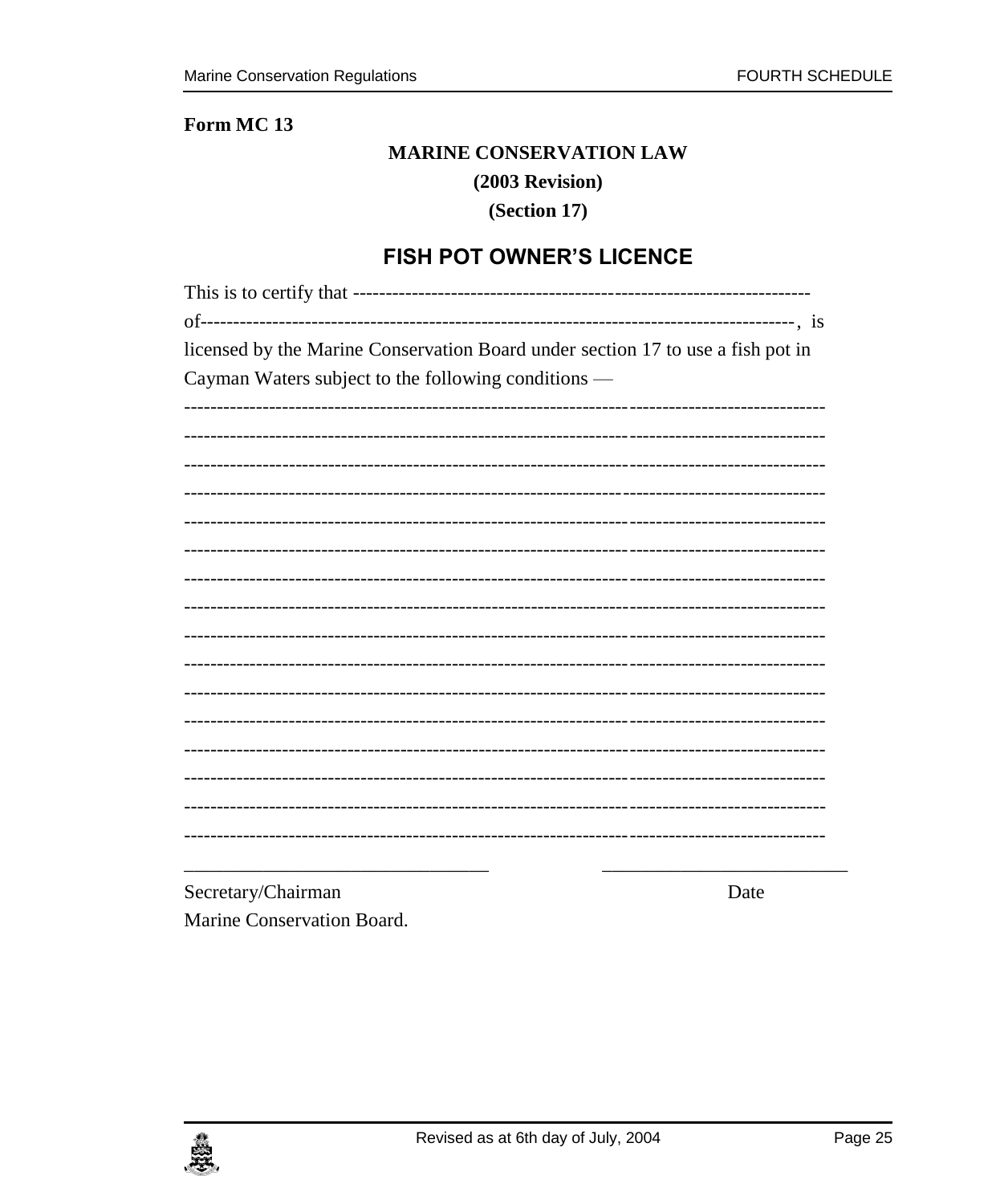# **FIFTH SCHEDULE**

#### **Fees**

<span id="page-25-1"></span><span id="page-25-0"></span>The scale of fees chargeable for applications, authorisations and licences are upon the following scale and are payable upon application-

| Authorisation under section 15                                                                                              | per person per day | \$10 |
|-----------------------------------------------------------------------------------------------------------------------------|--------------------|------|
| Licence under section 18                                                                                                    |                    | \$10 |
| Licence for the use of seine net, under section 16                                                                          |                    | \$25 |
| Licence to take turtle, under regulation 6 of the<br>Marine Conservation (Turtle Protection) Regulations<br>(1996 Revision) |                    | \$25 |
| Spear gun licence under section 15                                                                                          |                    | \$50 |
| Licence for the use of fish pot, under section 17                                                                           | per pot            | \$10 |